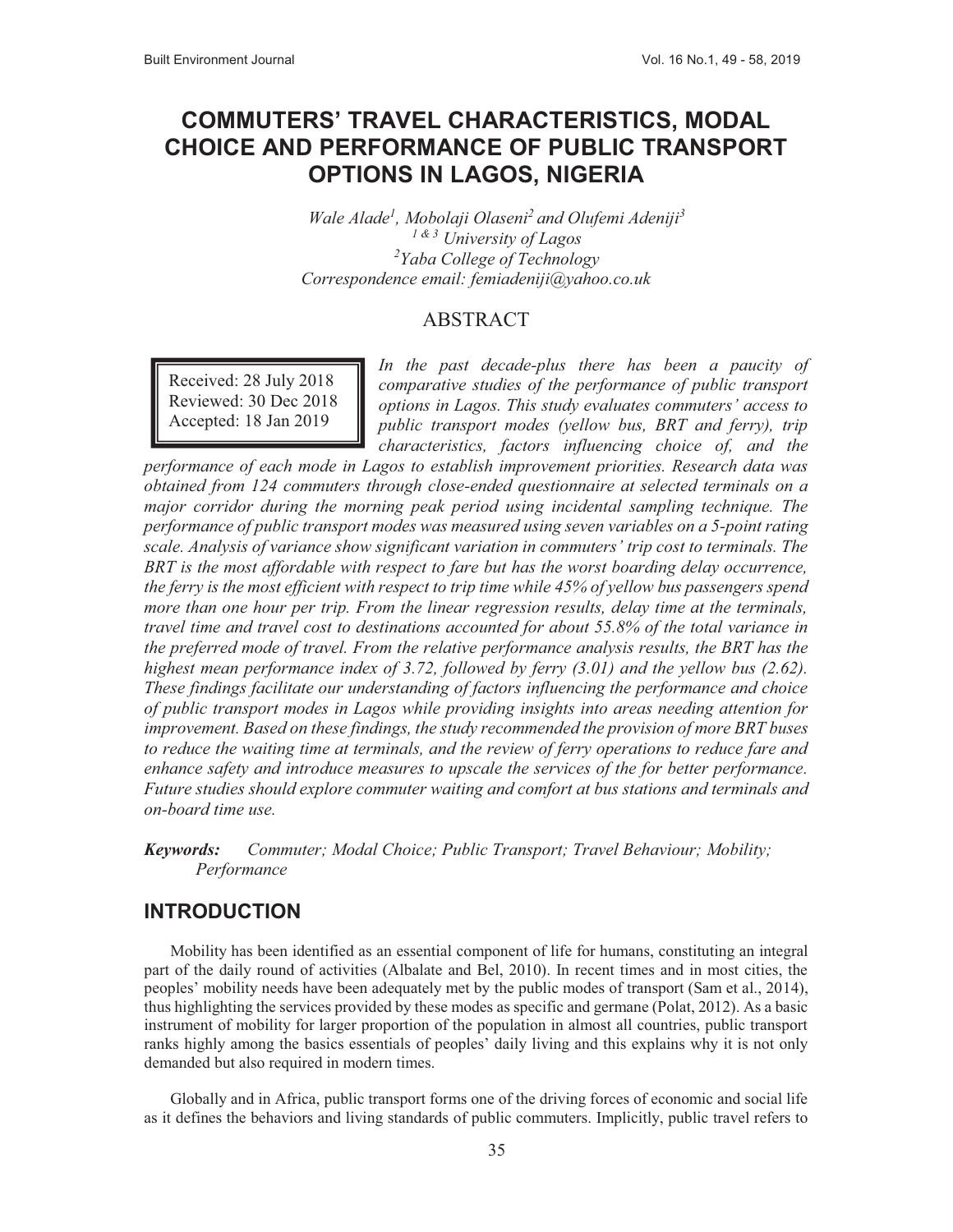the movement of passengers from a point of origin to another point of destination by group transport systems available for use by the public and operated on established routes with attached financial cost (Schofer, 2018). It could be inferred that commuters are people who exhibits the main characteristics inherent in this definition of public travel. This includes journeying from one place to another, use of systems/modes of group/public transport and the use of established routes for trips.

Commuters often find themselves in a public transport environment that is dynamic and even interactive. This environment is characterized by a combination of alternative transport modes, various types of passengers (such as students, workers and leisure commuters) with different travel purposes, different travel frequencies and different travel times (Polat, 2012). This situation is typical of what exist in cities of developed and developing countries of the world, including nations in sub-Saharan Africa, and Nigeria is no exception.

The performance of different modes of public transport has been closely associated with commuters' satisfaction which is a product of derived utility. It is also seen as a determining factor on modal choices as well as a vital means of analysing commuters' behaviour in the aspect of choice of mode (Mintesnot and Shin-ei, 2007). Besides, Cao and Cao (2017); de Oña and de Oña (2015); Zhang, Cao, Nagpure, and Agarwal (2017), reported that passenger satisfaction assessment helps service providers to set strategic development goals and to determine service improvement priorities within limited budgets, to ultimately improve the performance of service providers (Irfan, Kee, & Shahbaz, 2012).

Travel behaviour as an associate of choices of public transport and commuters' satisfaction is described as what people do over space, and how people make use of transport. Without a proper understanding of the system dynamics and more importantly the behaviors of public commuters, accurate forecasts and knowledge required for planning and policy making in public transportation would be difficult to realise (Taylor and Camille, 2012). Thus, an analysis and understanding of the performance of public transport, and the factors influencing modal choice and travel behaviors is germane for the attainment of an efficient and effective public transport system in cities with a high rate of population growth such as Lagos megacity.

In the past decade, Lagos state government has invested more in the expansion of public transport system with the introduction of Bus Rapid Transit (BRT) to complement and ultimately replace the conventional yellow (mini) bus and the development of water transport through public-private partnership as entrenched in the state's strategic transport masterplan (2002). The Lagos Rail project has not yet completed, hence, excluded in this study. Although evidence from literature indicates that a number of studies have explored the performance of the public transport system in Lagos (Olufemi, 2008; Adebambo and Adebayo, 2009; Bashorun and Rotowa, 2012; Amiegbebhor, Akarakiri and Dickson, 2016), these existing studies have largely ignored the comparative analysis of the options available to commuters. This study therefore examines the performance of the three dominant public transport options (BRT, yellow bus and ferry) in Lagos, it evaluates commuter access to each mode and the factors that influence modal choice.

The paper adopts the relative performance analysis (RPA) to determine the performance of each mode. Then it employs linear regression to establish the factors influencing commuters' modal choice. Access to public transport and trip characteristics were analysed descriptively, however, analysis of variance was used to establish the significance of the variation in commuters' access to public transport. The limited number of studies on this subject has hindered the capacity of practitioners to design and enhance transport services with informed empirical knowledge, especially in respect of the yellow bus being the only informal mode among the options studied in this paper.

Following the introduction, the next section reviews the literature on determinants of commuter choice, travel behaviour and public transport performance. The methods of research and analysis are presented in the third section while section 4 discusses the results of commuters' access, travel characteristics, factors influencing modal choice and the performance of public transport modes. The final section summarizes the key findings and makes recommendations for future research.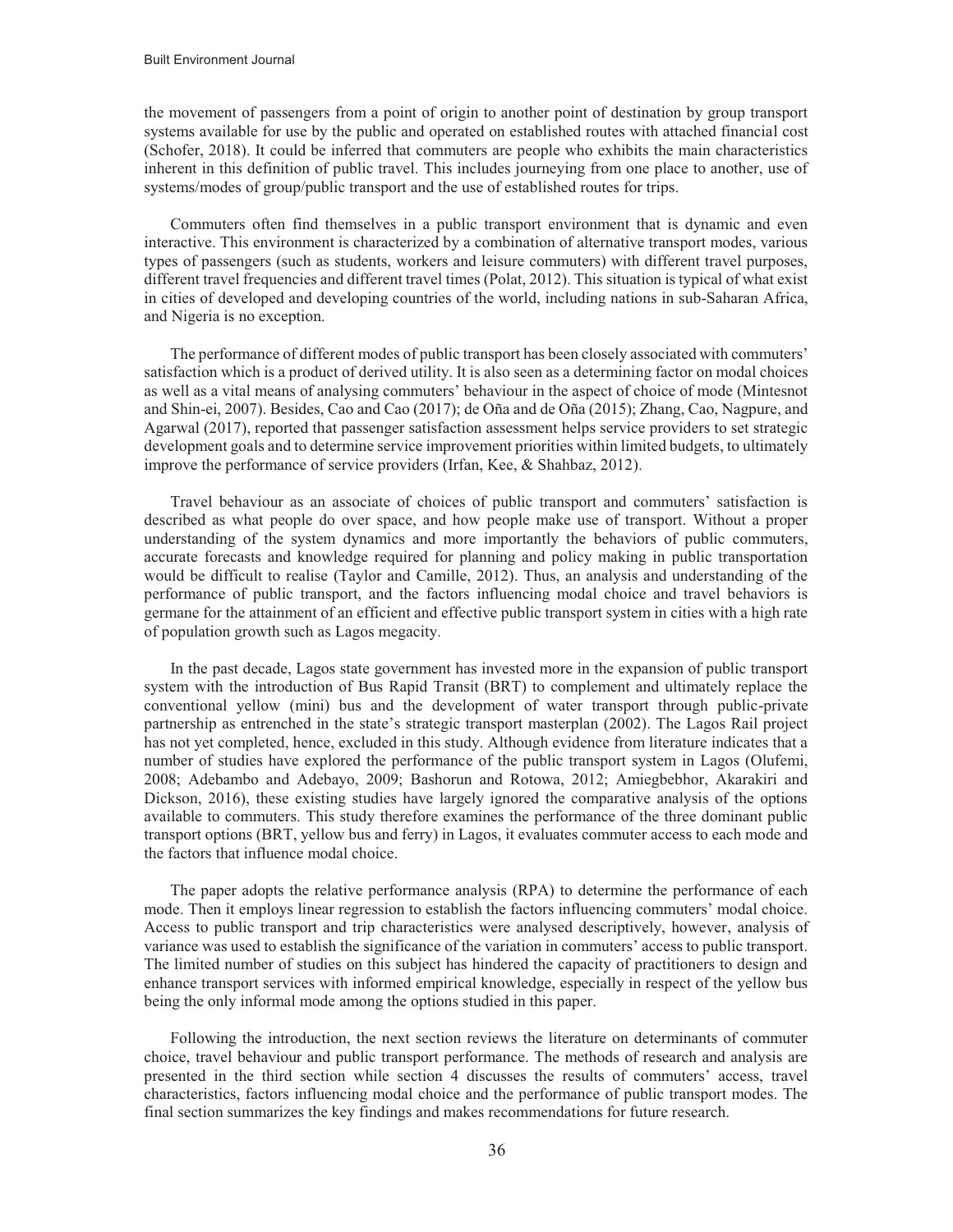#### **LITERATURE REVIEW**

## **Determinants of Commuters' Choice of Public Transport and Travel Behaviour**

The preference of one mode of public transport over the other is unarguably dependent on a wide range of factors as commuters are wont to choose travel modes most likely to offer them maximum utility. As identified by Polat (2012) the factors of fare, travel time (walk access time and accessibility of transport, waiting time, in-vehicle (journey time), service quality, comfort, reliability, availability and costs of alternative travel modes, time of travel, purpose of travel and lastly the level of public transport dependency are the demand determinants of public transport. There are other factors aside the aforementioned that play significant roles in determining the choices and behaviour of passengers. Researchers have argued that perceived safety and security orientation of a transport service provider by commuters may also play active role in the decision of which service provider to patronize (Sam et al., 2014).

Transport fares are critical to the supply of public transport services since they serve as the main source of income for operators. Bresson et al., (2004) stated that the relationship between fares and public transport patronage tend to be inverse, where higher fares are associated with decreased patronage and vice versa. It is however, noted that the effect of fares on patronage is not similar in all modes of public transport and in all time frames. For instance, Crotte (2008) examined the factors that characterized travel demand in Mexico City and discovered that changes in fares did not explain changes in Metro demand in Mexico City. The study detected that rather service improvements had a more significant effect on patronage than changes in Metro fares or gasoline prices (Polat, 2012).

Travel time has been one of the significant factors that influence both the choice and use of one public transport mode to the other. The fact that commuters cannot increase their travel time indefinitely emphasizes its importance (Golob et al., 1972). There are several components of travel time within the purview of public transport (Polat, 2012). Walk (or access) time, waiting time and journey (in-vehicle) time are the three main components of travel time and the value attached to each of these components vary from one commuter to the other. For a typical public commuter, the price includes many of these cost components including access times to service points and final destinations, waiting times at stops and interchanges and travel times at vehicles which in its entirety influence the commuters' assessment of public transport services (Horn, 2003).

The quality of service delivery on each public travel by each mode of public transport is another variable with a direct and powerful influence on the choice and patronage of public commuters (FitzRoy and Smith, 1998). Service quality includes but not limited to waiting time, service frequency, operating speed, reliability and comfort (Sam et al., 2014). Despite the difference in the level of importance attached to comfort from one group of passengers to another based on the journey time, journey purpose and passenger type, comfort is a quality factor that should be considered. Comfort is expected to positively affect demand on a mode of transport (Polat, 2012) and determine the pattern exhibited by commuters on their trip. Another point to consider is the degree of overcrowding in vehicles as this is expected to affect comfort and invariably create unpleasant and uncomfortable travel experiences for commuters.

Seating arrangements in the vehicle and leg- room space as well as general vehicle cleanliness are other aspects of comfort a vehicle and other modes of public transport should provide (Sam et al., 2014). Koppelman and Lyon (1981) emphasized that people's perceptions about convenience and comfort as well as their normative beliefs associate positively with preference and hence the choice for a given mode of transportation. It is even thought that elements with the most physiological importance to comfort are those which affect quality of a ride as well as the effort of driving such as noise, vibration, ventilation, glare, odour and seating arrangement (Neumann et al., 1978). Scholars have suggested that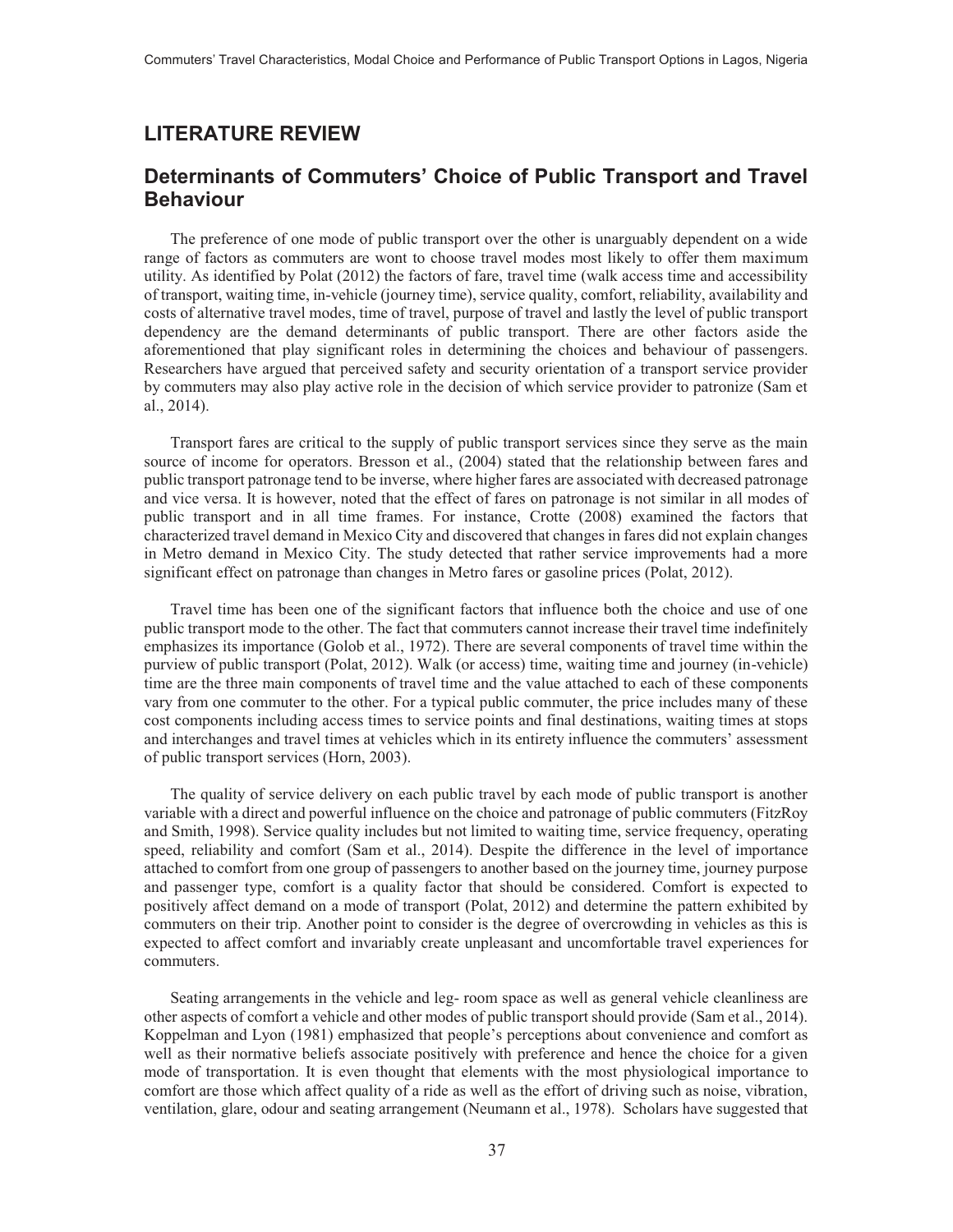choice of mode for various trips is either directly or indirectly influenced by people's personal circumstances including their age, gender, household size, educational attainment and income (Buchanan et al., 2006).

Perceptions of safety as well as travel experience with a mode of transport are likely to influence travel decisions, behaviors and preference for one mode from the other (Ankomah, Crompton, and Baker 1996). The degree of reliability of the services on a mode of public transport is another important determinant of preference, patronage and travel behaviour. Reliability on a transport mode refers to the degree of dependability on and trust-ability of passengers in the services provided. It includes features such as accessibility and confidence because the passengers should be able to depend on those services and be able to see that they are obtainable on regular basis and are long termed. Longer waiting times due to late arrival of buses and excessive in-vehicle times due to traffic or system problems reduce reliability, one of the clearest measures of which is the degree of those services' following time schedules announced (Sam et al., 2014). Other factors such as service frequency and service capacity also determine the usability of public transport services and thus also affect the reliability. If the service capacity available is insufficient to meet the current demand, commuters are less likely to find those services reliable".

#### **Public Transport Performance**

Studies on performance of public transport abound in literature but largely skewed towards passenger satisfaction and largely concentrated in the global north than the south. Besides, majority of those studies concentrate on rail. Agunloye, Alade and Fadare (2010) investigated the performance of passenger train service in Lagos, Nigeria. The study adopts a descriptive analysis based on the perception of the intra-urban train passengers on service adequacy using six variables which include safety, comfort, accessibility, reliability, fare and efficiency. The study concludes that train service is Lagos is adequate and recommended the modernization of the system for better performance.

Similarly, Afolabi (2016) examined commuter perception and preferences on Lagos BRT. The study was purely descriptive and merely used two variables (quality of service and reason for patronage) to assess passengers' evaluation of the BRT service. The study noted that 37% of respondents chose affordability for patronage and about 50% rated service quality as good. In another study, Alade and Olaseni (2018) explored the performance of the BRT in Lagos using passenger satisfaction index using 13 variables. The study revealed that the BRT generally offers a good service but concludes that 10 years down the line, passengers are still not satisfied with waiting time to board and comfort in transit which are critical priorities as the government expands the BRT infrastructure.

In the global north, Zhen, Cao and Tang (2018) noted in their study of satisfaction with high-speed rail (HSR) in China that rider satisfaction is an important research topic in the field of transit which has received little attention, presumably because of its limited impact on transportation systems in Englishspeaking countries such as the Netherlands, Australia, Canada, the UK, and the US. Chou and Kim (2009) employed structure equations models (SEM) to compare HSR satisfaction of 418 passengers in Taiwan and 414 passengers in Korea. In the study, it was assumed that service quality affects satisfaction directly and indirectly through its influence on corporate image, and satisfaction in turn influences complaints and loyalty. In their models, service quality is a latent construct underlying five groups of observed service attributes including riding security, access convenience, service responses, tangible facilities, and riding comfort.

Cao and Chen (2011), following the research design of Chou and Kim (2009), examined satisfaction of 386 passengers of the Shanghai-Nanjing HSR. They reached the same conclusion on the relationships among service quality, corporate image, and customer satisfaction as Chou and Kim (2009). Although this study sheds light on HSR in China, it is also vulnerable to the limitation of Chou and Kim (2009). Zhen, Cao and Tang (2018) reported that Wu, Lin, and Hsu (2011) overcomes the limitation of a reflective SEM by explicitly measuring service quality, noting that, the study developed a conceptual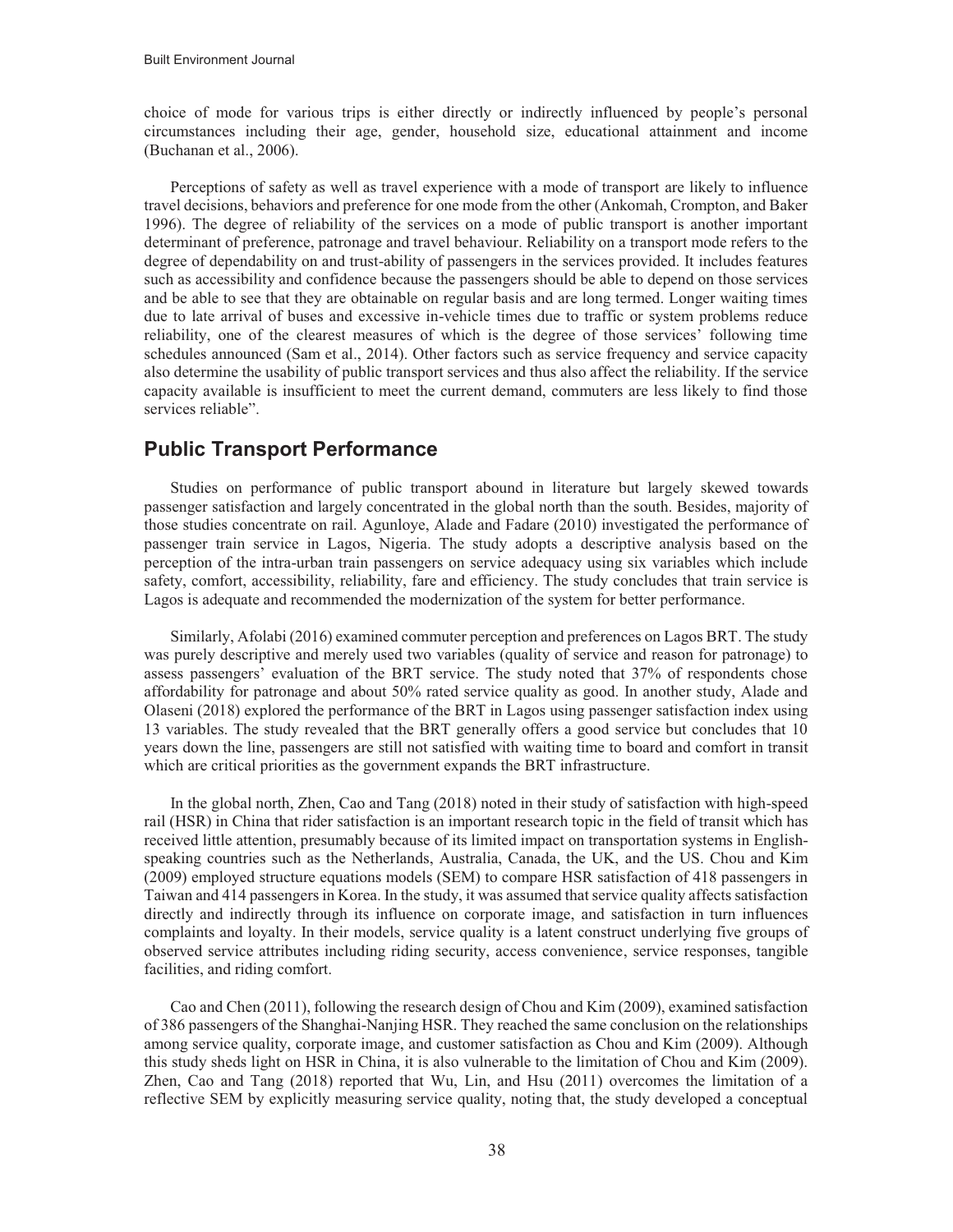model to connect service quality, perceived value, corporate image, satisfaction, and behavioral intentions.

In another study reported by Zhen, Cao and Tang (2018), Lee, Jin, and Ji (2009) used 453 HSR passengers in Korea to explore the effects of ambient, seat, tunnelling effect, and motion sickness factors on human fatigue and ride comfort. The study appeared to employ a formative SEM as the latent construct of ride comfort as predicted by seat comfort, overall satisfaction, and ride comfort. The results showed that in terms of HSR attributes, both seat factors and ambient factors affect ride comfort; seat pitch and width influence it the most.

Finally, Zhen, Cao and Tang (2018) noted that studies (e.g., Chou & Kim, 2009; Chou & Yeh, 2013) examined the relationship between service quality and HSR satisfaction from a marketing perspective and substantiated the relationship. The studies shed light on the significant impact of service quality on customer satisfaction, loyalty, and behavioral intention. However, the reflective SEM used in these studies does not allow researchers to differentiate which service attributes have a more important role than others. A few studies assess the relative importance of different service attributes (e.g., Lee et al., 2009; Wu et al., 2011), however, this study extracts seven variables from literature for assessing the performance of public transport options using linear regression model to enable practitioners identify key influential attributes for service and system improvement.

#### **METHODOLOGY**

The study utilised both quantitative and qualitative research approach to achieve its goal of comparative analysis of commuters' modal choice, travel behaviors and the performance of the three major public modes in Lagos excluding rail transport on the Ikorodu-Lagos Island corridor. The corridor which connects the northern and southern parts of Lagos together is the only corridor that features the three public transport modes. The questionnaires are designed based on the literature and informed knowledge. Primary data on commuter's socio-economic access to public transport (travel mode, time and cost to terminals), travel characteristics (travel time and cost to destination, delay at terminals etc.), and, commuters' assessment of public transport options e.g. fare, reliability, safety etc. to measure performance.

Due to the nature of the research, selection of sample size is usually difficult since sampling frame cannot be easily determined, hence, data was obtained from 124 commuters through close-ended questionnaire at selected terminals during the morning peak period using incidental sampling technique. This is a method where all passengers met at the terminals were purposively selected and sampled as respondents. The performance of public transport modes was measured using seven variables (fare, safety, waiting time to board, trip time, convenience, efficiency and user friendliness) on a 5-point rating scale (1 = poor, 2 = fair, 3 = good, 4 = very good and 5 = excellent). The morning peak period was chosen as the time to obtain data at selected terminals. Further, participant's observation was also adopted, using the three means of transportation to fully understand, analyse and compare between the road and water modes of transportation.

Commuters' access to public transport and travel characteristics were analysed descriptively using frequency distribution. Analysis of variance was used to test the significance of the variation in commuters' access to public transport while linear regression analysis was used to determine the factors that influence modal choice and relative performance analysis (RPA) was used to measure the performance of each mode by calculating the mean performance index.

### **DATA ANALYSIS AND DISCUSSION**

The analysis of data obtained from the field survey was carried out under four main categories. These categories are the central issues examined in the study, namely, the socio-economic attributes of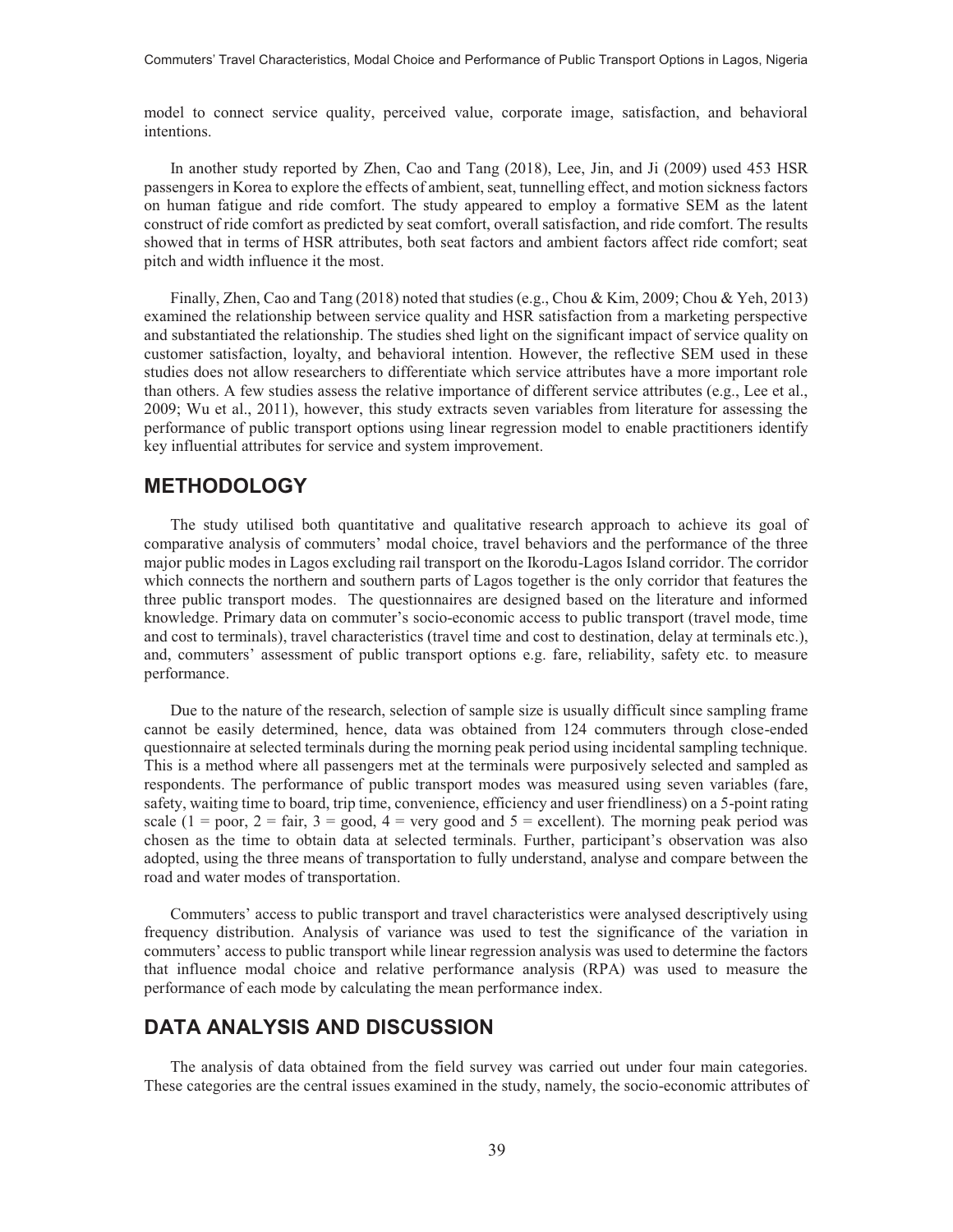respondents (public commuters), users access to public transport, commuters' experiences with public transport and the performance of the selected modes of public transport in the study area.

#### **Socio-Economic Attributes of Respondents**

The analysis of the socio-economic characteristics of public commuters as compared among the preferred mode of travel of the respondents, present variations in the demographic attributes of the users as shown in Table 1. With respect to the gender distribution of public commuters, it was observed that there was an even distribution of the male and female users of the yellow buses, a slight variation in the gender distribution among the BRT users and a much wider disparity among users of the ferry services. Thus, there were more proportion of male users of the BRT and ferry modes of public transport in the study area as expressed in the percentage distribution of the respondents which was 50%, 59.1% and 70% of the user respondents of the yellow buses, BRT and ferry services respectively that were male.

The analysis of the age distribution of the respondents' modal choice of transportation indicates that more than half of the users who adopted road transport as a means of transportation were between the ages of 16 and 35 years. The age distribution of the users of water transport (ferry) also revealed that a sizeable proportion of the users were between ages 26 and 40 years. The age distribution of users of the yellow buses indicated that about 27.5% were in the 16-25 years' age group, 37.5% belonged to the 26- 35 years' group and 20% were between ages 36-45 years. Other include 12.5% and 2.5% who belonged to the 46-55 years and 56-65 years' age groups respectively. Hence, it is evident that most public commuters within the study area irrespective of their modal choice were young adults between the age of 18 and 45 years, otherwise known as the active age group.

Further analysis of the socio-economic characteristics of the respondents as shown in Table 1 reveals that the modal choices of respondents varied in relation to their educational attainment and employment status. It was observed that public commuters by ferry had a minimum of secondary school education and almost 60% of these commuters were employed by the informal sector of the economy. The sizeable proportion of commuters engaged in informal activities further attest to the potential of the inland water ways for movement of bulk goods, thereby easing the stress on the highways. Public commuters by BRT were also noticed to have a minimum of basic primary education with about 65% of them employed formally and informally, while a reasonable amount of the unemployed were students. The users of the yellow buses were mainly literate people with about 85% of them having a minimum of secondary school education. More than 70% of these users were employed either formally or informally while the remain users than are less than 30% of the respondents were students and an insignificant proportion of the unemployed. The public commuters across the three identified modal choices that were sampled for the study were observed to be predominantly literates and employed. This is consistent with the nature of the metropolitan area that has been identified as a city with a high level of commerce and employment opportunities for skilled, semi-skilled and unskilled labour.

The average monthly income of the users of the yellow buses indicated that the respondents who earned ₦100,000 and below monthly constituted about 75%, while 30% and 7.5% earned average monthly incomes of  $\mathbb{N}100,001$  to  $\mathbb{N}150,000$  and  $\mathbb{N}150,001$  to  $\mathbb{N}200,00$  respectively. Similarly, about 90% of the users of the BRT earned ₦100,000 and below while 6.4% and 3% earned between ₦100,001 and  $\text{H200,000}$  and a much insignificant proportion of about 3% earned above  $\text{H200,000}$ . Public commuters by ferry however, had a different average monthly earning from the road users as it was noticed that over 65% of these users earned more than  $\mathbb{N}100,000$  monthly. About 26.5% of respondents who travelled by ferry earned between  $\text{H50,000}$  and  $\text{H100,000}$ , while less than 10% of the user respondents earned less than N50,000. Evidently, the occupation and monthly income of public commuters influence their preferences on modes of public transport.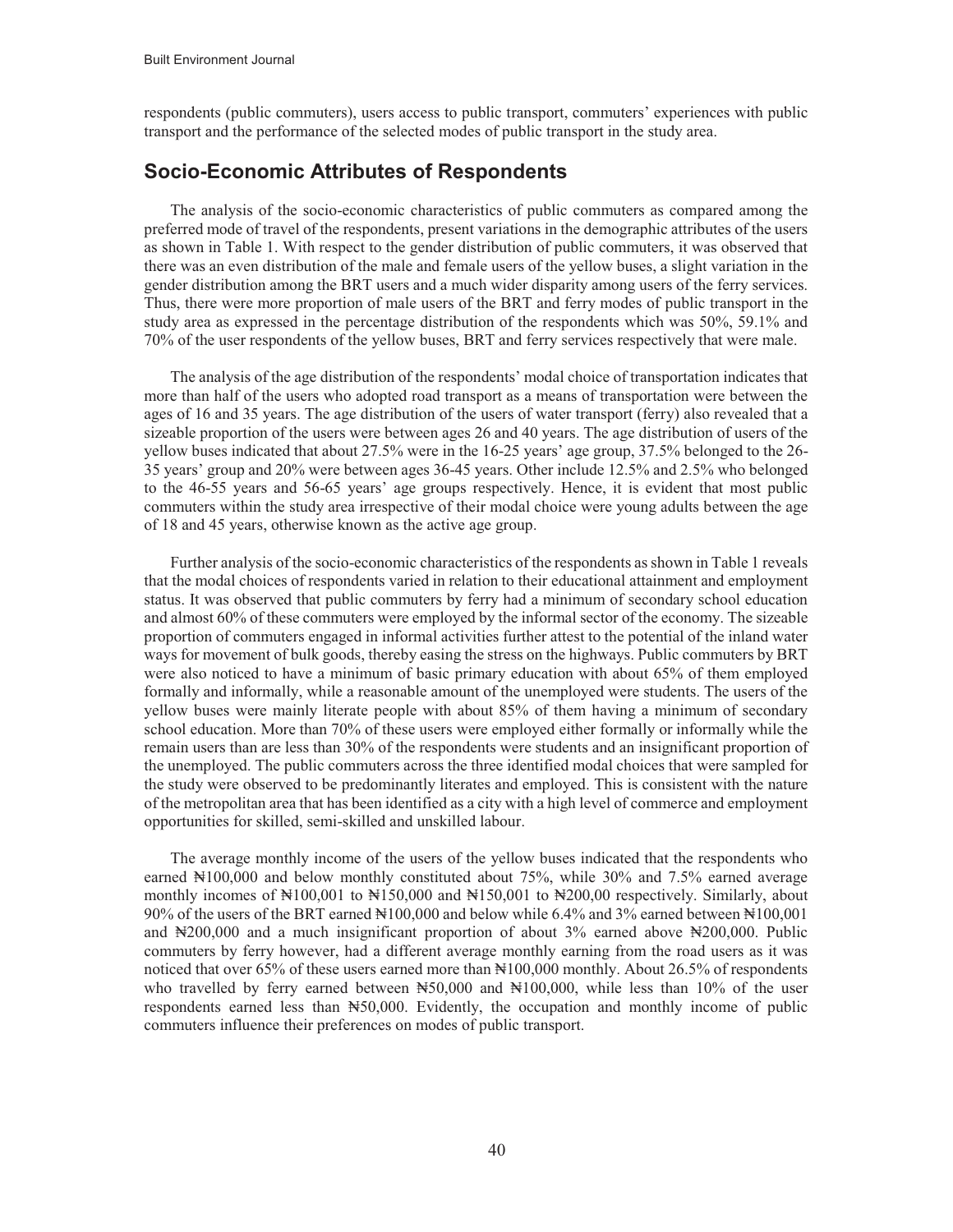| Table 1: Socio-economic attributes of commuters |                            |                |                   |                          |               |                          |               |  |  |
|-------------------------------------------------|----------------------------|----------------|-------------------|--------------------------|---------------|--------------------------|---------------|--|--|
|                                                 | Demographic Attributes     |                | <b>Yellow Bus</b> |                          | BRT $(N=44)$  | Ferry $(N=40)$           |               |  |  |
|                                                 |                            |                | $(N=40)$          |                          |               |                          |               |  |  |
|                                                 |                            | Freq           | $\frac{0}{0}$     | Freq                     | $\frac{0}{0}$ | Freq                     | $\frac{0}{0}$ |  |  |
| Gender                                          | Male                       | 20             | 50.0              | 26                       | 59.1          | 28                       | 70.0          |  |  |
|                                                 | Female                     | 20             | 50.0              | 18                       | 40.9          | 12                       | 30.0          |  |  |
|                                                 | Total                      | 40             | 100.0             | 44                       | 100.0         | 40                       | 100.0         |  |  |
| Age (years)                                     | $16 - 25$                  | 11             | 27.5              | 11                       | 25.0          | $\overline{2}$           | 5.0           |  |  |
|                                                 | $26 - 35$                  | 15             | 37.5              | 21                       | 47.7          | 12                       | 30.0          |  |  |
|                                                 | $36 - 45$                  | $8\,$          | 20.0              | 9                        | 20.5          | 20                       | 50.0          |  |  |
|                                                 | $46 - 55$                  | 5              | 12.5              | $\overline{2}$           | 4.5           | 5                        | 12.5          |  |  |
|                                                 | $56 - 65$                  | $\mathbf{1}$   | 2.5               | $\mathbf{1}$             | 2.3           | 1                        | 2.5           |  |  |
|                                                 | Total                      | 40             | 100.0             | 44                       | 100.0         | 40                       | 100.0         |  |  |
| Educational                                     | None                       | $\overline{3}$ | 7.5               | $\overline{\phantom{a}}$ | ÷,            | $\overline{\phantom{a}}$ |               |  |  |
| Qualifications                                  | Primary                    | 3              | 7.5               | $\mathbf{1}$             | 2.3           |                          |               |  |  |
|                                                 | Secondary                  | 16             | 40.0              | 17                       | 38.6          | 9                        | 22.5          |  |  |
|                                                 | Tertiary                   | 18             | 45.0              | 26                       | 59.1          | 31                       | 77.5          |  |  |
|                                                 | Total                      | 40             | 100.0             | 44                       | 100.0         | 40                       | 100.0         |  |  |
| Employment                                      | Employed                   | 9              | 22.5              | 13                       | 29.5          | 23                       | 57.5          |  |  |
| <b>Status</b>                                   | (formal)                   |                |                   |                          |               |                          |               |  |  |
|                                                 | Employed                   | 21             | 52.5              | 16                       | 36.4          | 12                       | 30.0          |  |  |
|                                                 | (informal)                 |                |                   |                          |               |                          |               |  |  |
|                                                 | Unemployed                 | 3              | 7.5               | $\overline{3}$           | 6.8           | 1                        | 2.5           |  |  |
|                                                 | Student                    | $\overline{7}$ | 17.5              | 12                       | 27.3          | $\overline{4}$           | 10.0          |  |  |
|                                                 | Total                      | 40             | 100.0             | 44                       | 100.0         | 40                       | 100.0         |  |  |
| Average                                         | $\mathbb{N}1,000 - 50,000$ | 10             | 25.0              | 16                       | 35.5          | $\overline{2}$           | 5.9           |  |  |
| monthly income                                  | N50,001 - 100,000          | 12             | 30.0              | 25                       | 54.8          | 11                       | 26.5          |  |  |
|                                                 | N100,001                   | $\overline{7}$ | 17.5              | $\mathbf{1}$             | 3.2           | 8                        | 20.6          |  |  |
|                                                 | 150,000                    |                |                   |                          |               |                          |               |  |  |
|                                                 | N150,001                   | 1              | 2.5               | $\mathbf{1}$             | 3.2           | 6                        | 14.7          |  |  |
|                                                 | 200,000                    |                |                   |                          |               |                          |               |  |  |
|                                                 | Above N200,000             |                |                   | $\mathbf{1}$             | 3.2           | 13                       | 32.4          |  |  |
|                                                 | <b>Total</b>               | 40             | 100.0             | 44                       | 100.0         | 40                       | 100.0         |  |  |

## **Commuters' Access to Public Transport**

Commuters' access to public transport was analysed with respect to travel mode, travel time and the cost of travel to the respective terminals. The various modes of travel to respective terminal identified include: walking, motorcycle, bus, taxi and cars. A cursory examination of Table 2 reveals that patrons of the yellow buses mainly accessed the bus service by walking (40%) while 30% and 25% accessed the terminals by motorcycle and buses respectively. The remaining 5% accessed the yellow bus terminals through the aid of cars and taxis. Similarly, a sizeable proportion (about 48%) of BRT users accessed the terminals by using motorcycles whereas 29.5%, 6.8% and 15.9% access the BRT terminals by buses, personal cars and walking respectively. With respect to ferry services, only about 10% of the user respondents accessed the terminal by walking. The remaining 90% comprised of 30% who accessed the terminals via motorcycle, 37.5% by cars,15% and 7.5% who adopted buses and taxis as access modes to ferry terminals. The choice of access mode to the ferry terminals might not be unconnected with observation that most users of ferry services are high income earners given that majority of them earned above ₦100,000 per month.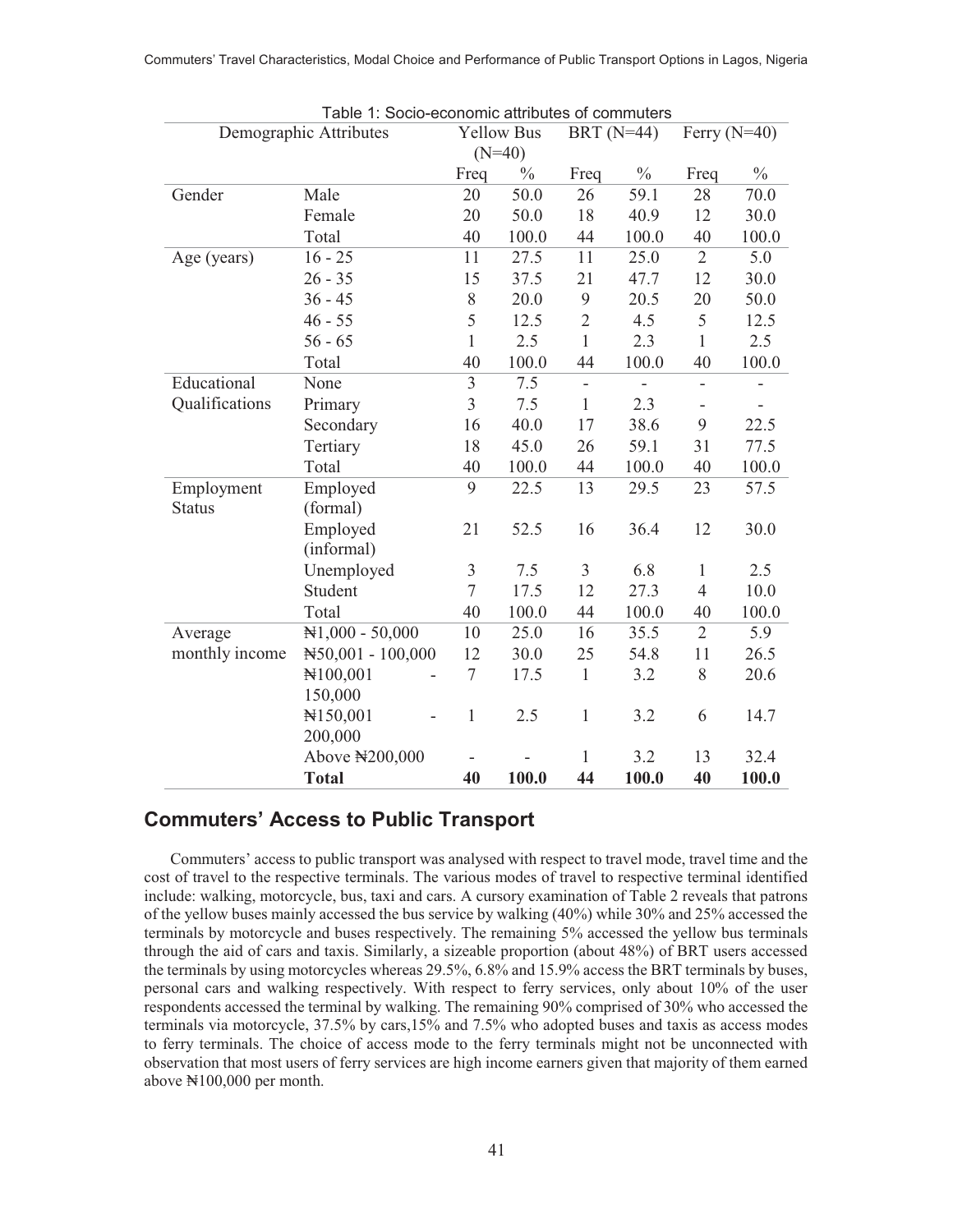| Table 2: Respondents' access to public transport in the study area |                                 |                |                   |              |               |                |               |  |  |
|--------------------------------------------------------------------|---------------------------------|----------------|-------------------|--------------|---------------|----------------|---------------|--|--|
| <b>Accessibility Variables</b>                                     |                                 |                | <b>Yellow Bus</b> | Brt $(N=44)$ |               | Ferry $(N=40)$ |               |  |  |
|                                                                    |                                 |                | $(N=40)$          |              |               |                |               |  |  |
|                                                                    |                                 | Freq           | $\frac{0}{0}$     | Freq         | $\frac{0}{0}$ | Freq           | $\frac{0}{0}$ |  |  |
| Travel mode to                                                     | Walk                            | 16             | 40.0              | 7            | 15.9          | $\overline{4}$ | 10.0          |  |  |
| terminal                                                           | Motorcycle                      | 12             | 30.0              | 21           | 47.7          | 12             | 30.0          |  |  |
|                                                                    | Taxi                            | 1              | 2.5               |              | -             | 3              | 7.5           |  |  |
|                                                                    | Car                             | 1              | 2.5               | 3            | 6.8           | 15             | 37.5          |  |  |
|                                                                    | <b>Bus</b>                      | 10             | 25.0              | 13           | 29.5          | 6              | 15.0          |  |  |
|                                                                    | Total                           | 40             | 97.5              | 44           | 100.0         | 40             | 100.0         |  |  |
| time<br>Travel<br>to                                               | $1 - 5$ min                     | 3              | 7.5               | 5            | 11.4          | 7              | 17.5          |  |  |
| terminal                                                           | $6 - 10$ min                    | 26             | 65.0              | 19           | 43.2          | 13             | 32.5          |  |  |
|                                                                    | $11 - 15$ min                   | 9              | 22.5              | 11           | 25.0          | 10             | 25.0          |  |  |
|                                                                    | 19 - 30 min                     | $\overline{2}$ | 5.0               | 6            | 13.6          | 6              | 15.0          |  |  |
|                                                                    | Above 30 min                    | -              |                   | 3            | 6.8           | $\overline{4}$ | 10.0          |  |  |
|                                                                    | Total                           | 40             | 100.0             | 44           | 100.0         | 40             | 100.0         |  |  |
| Travel<br>cost<br>to                                               | $H1 - H50$                      | $\tau$         | 18.5              | 11           | 25.0          | 3              | 7.7           |  |  |
| terminal                                                           | $H51 - H100$                    | 27             | 66.7              | 21           | 47.2          | 17             | 42.3          |  |  |
|                                                                    | $\yen$ 101 - $\yen$ 150         | $\overline{2}$ | 3.7               | 9            | 19.4          | 6              | 15.4          |  |  |
|                                                                    | $\mathbb{N}151 - \mathbb{N}200$ | 4              | 11.1              | 2            | 5.6           | 8              | 19.2          |  |  |
|                                                                    | Above $\yen$ 200                |                |                   | $\mathbf{1}$ | 2.8           | 6              | 15.4          |  |  |
|                                                                    | Total                           | 40             | 100.0             | 44           | 100.0         | 40             | 100.0         |  |  |

The analysis of the travel time to the various terminals of public transport as shown in Table 2 reveals that the yellow buses are the most accessible in terms of travel time. It was observed that more than 90% of the yellow bus public commuters access the terminals in 15 minutes or less while a little below 80% of the BRT users and about 75% of the users of the ferry commuters accessed their respective terminals within the same time frame. The proportion of users who spent more than 30 minutes to get to the terminal constituted 10% and 6.8% for ferry services and BRT users respectively. Perhaps, the fact that none of the respondents using the yellow buses spent more than 30 minutes as travelling time is related to the bus service which is characterized by fast paced and chaotic boarding and alighting process.

Table 2 also shows that over 85% of the public commuters by the yellow buses spent  $\mathbb{N}100$  and below as travel cost to the terminal while the remaining 14.8% spent between ₦101 and ₦200 as the travel cost. Similarly, the BRT users also had 72.2% of the respondents who travelled to terminals for a ₦100 or less, about 25% whose travel costs ranged between ₦101 and ₦200 and 2.8% whose travel cost was in excess of N200. Considering the mode, time and cost of travel to the terminals, it could be said that the yellow buses are the most accessible public transport mode available to commuters in the study area. This could be attributed to the long-term duration of operations they have had in the study area and how residents of the area have adapted to their unorganised and largely unregulated services. However, with consistency and constant improvement of the BRT and ferry services in the study area, it is expected that the patronage of these public modes of travel would increase over time.

The analysis of variance test was conducted to check if there were significant differences between the variables used to measure the commuters' access to public transport modes in the study area. The analysis examined the cost and time of travel to the various terminal of public transport using the null and alternative hypotheses.

 $H_0 =$  There is no significant difference between the cost and time of travel to the terminals of selected modes of public transport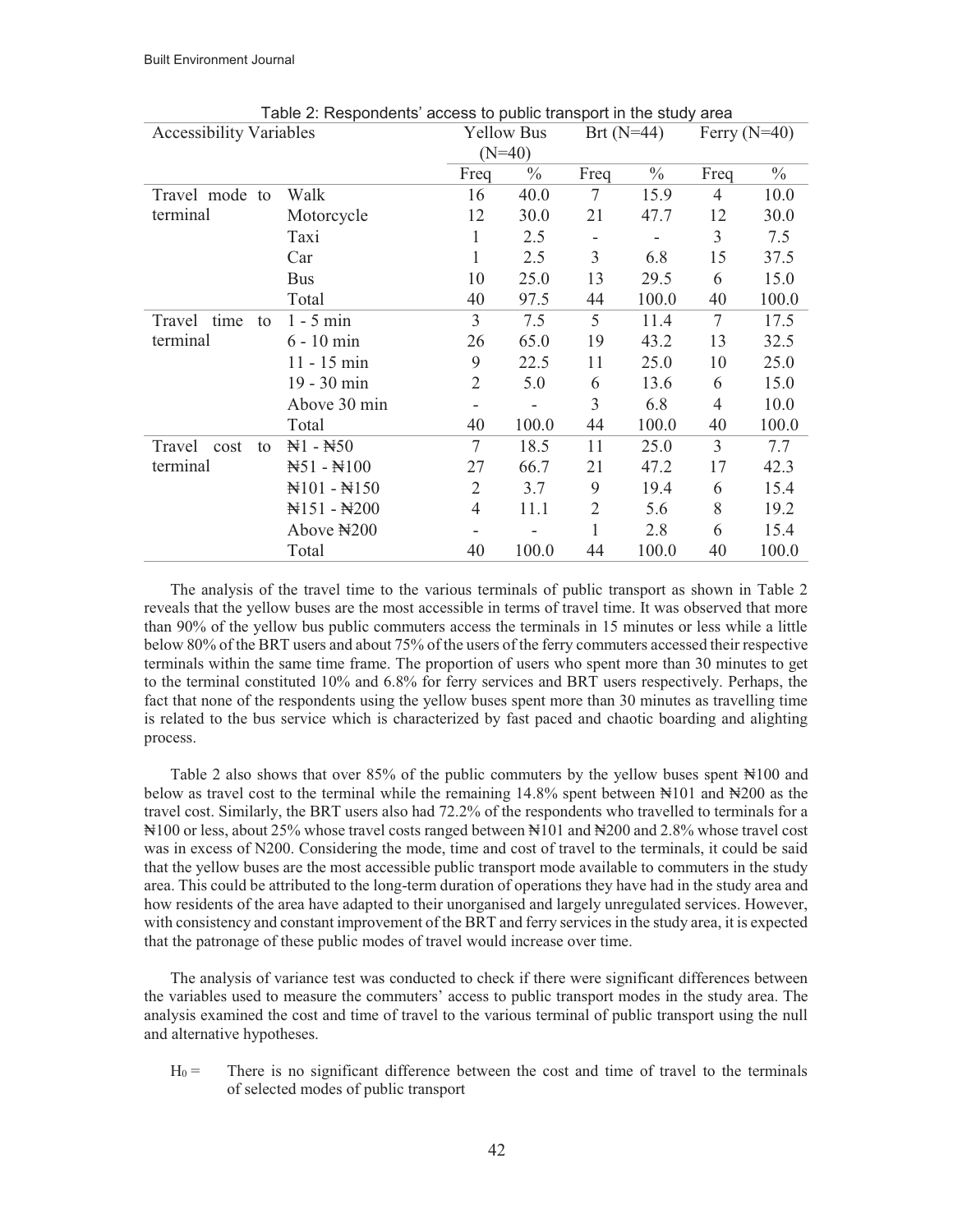$H_1 =$  There is significant difference between the cost and time of travel to the terminals of selected modes of public transport

| TIJUUTS           |                |         |                |        |       |      |  |  |  |
|-------------------|----------------|---------|----------------|--------|-------|------|--|--|--|
|                   |                | Sum of  | df             | Mean   | F     | Sig. |  |  |  |
|                   |                | Squares |                | Square |       |      |  |  |  |
| Cost of travel to | <b>Between</b> | 12.199  | 2              | 6.099  | 5.828 | .004 |  |  |  |
| terminal          | Groups         |         |                |        |       |      |  |  |  |
|                   | Within Groups  | 90.004  | 86             | 1.047  |       |      |  |  |  |
|                   | Total          | 102.202 | 88             |        |       |      |  |  |  |
| Time of travel to | <b>Between</b> | 4.056   | $\overline{2}$ | 2.028  | 1.922 | .151 |  |  |  |
| terminal          | Groups         |         |                |        |       |      |  |  |  |
|                   | Within Groups  | 126.643 | 120            | 1.055  |       |      |  |  |  |
|                   | Total          | 130.699 | 122            |        |       |      |  |  |  |

Table 3: Analysis of Variance of differences in accessibility of various public transport modes

The analysis of variance presented a level of significance that has a f-value that is greater than 0.001, both on the cost and time of travel to various terminals. This implies that the null hypothesis  $(H_0)$  was rejected, meaning that, a significant difference between the level of access to the modes of public transport was observed using the variables of cost and time. The degree of freedom the test of variance was also noticed to be significant as the results was based on analysis of more than 70% of the respondents' view on travel cost (total df=88), and more than 95% of the respondents' view on travel time to the terminals (total df=122).

The outcome of this analysis could be linked to the variance in location of the yellow buses, BRT and ferry terminal.

Terminals and bus-stops for these modes of public transport was observed to be available in varying numbers and places. While the yellow buses had the highest number of bus-stops and pick-and-drop points, the BRT had a fewer number of bus-stops and terminals compared to that of the yellow buses along the road transport corridor from Ikorodu-Lagos Island. However, there is only one ferry terminal located at Ikorodu and just a few jetty points on Lagos Island. This make the ferry mode of public transport, the least accessible among the selected modes as it takes time and money to access these terminal and jetty points.

#### **Commuters' Travel Characteristics**

Users' experiences with the identified modes of travel for this study was conducted examining variables like boarding delay, delay time, travel cost and time to the destination. It was noticed that boarding delay at terminals was mainly experienced by the BRT bus users, followed by the commuters using the yellow buses while most of the ferry users opined that they do not experience travel delay at the terminal. The analysis of the delay time at the terminals indicated that more than 95% of the yellow bus users do not experience delays at the terminals exceeding 30 minutes, while in rare cases for few of the respondents, the maximum delay time was 40 minutes. Similarly, about 95% of the ferry had terminal delay time of 30 minutes and below while at most the respondents experienced maximum delay time of 40 minutes at the ferry terminal. The experience of the BRT users was observed to be the worst among these public commuters as some the respondents do experience terminals' delay time as much as an hour. About 32.4% of the respondents had delay time of more than 30 minutes but not exceeding an hour while the remaining 67.6% of these users had delay time of 30 minutes and below at the terminals. The high delay time experienced at BRT terminals might not be unconnected with the need to expand BRT services and infrastructure along major corridors where demand seem to have outstripped available service.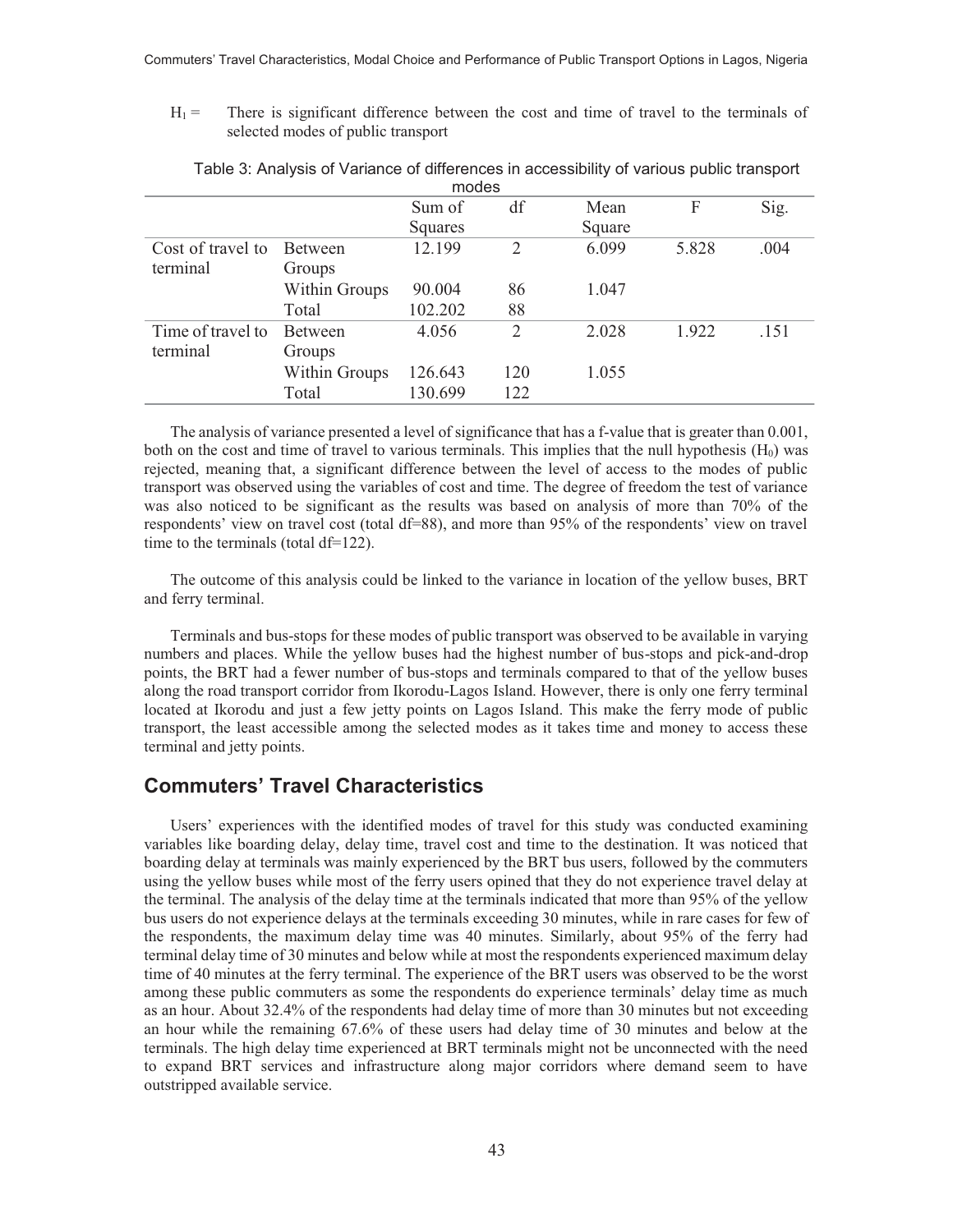The cost of travel to destination varied across the identified modes of transport with the BRT buses being the cheapest and the ferry being the most expensive. The analysis shows that more than 90% of the yellow bus commuters spent ₦300 and below while about 7.5% spent more than ₦300 but not exceeding ₦400. The cost of travel to various destination using the BRT was observed not to exceed ₦300 irrespective of the commuters' destinations. However, for the ferry users, the least travel cost to a destination was higher than  $\mathbb{N}400$  within the study area while more than half of the respondents spent more than ₦500 as the travel cost. To this end, it was noticed that public transport on road were more used and far cheaper than public transport on water.

| <b>Table 4. I dolle travel experiences of the respondents</b><br>Variables Indicating Travel Experience |                             |                | <b>Yellow Bus</b> |                | Brt $(N=44)$  | Ferry $(N=40)$           |               |  |
|---------------------------------------------------------------------------------------------------------|-----------------------------|----------------|-------------------|----------------|---------------|--------------------------|---------------|--|
|                                                                                                         |                             | $(N=40)$       |                   |                |               |                          |               |  |
|                                                                                                         |                             | Freq           | $\frac{0}{0}$     | Freq           | $\frac{0}{0}$ | Freq                     | $\frac{0}{0}$ |  |
| Boarding<br>delay                                                                                       | Yes                         | 23             | 57.5              | 38             | 86.4          | 19                       | 47.5          |  |
| at terminal                                                                                             | N <sub>0</sub>              | 17             | 42.5              | 6              | 13.6          | 21                       | 52.5          |  |
|                                                                                                         | Total                       | 40             | 100.0             | 44             | 100.0         | 40                       | 100.0         |  |
| Delay time at the                                                                                       | $1-10$ min                  | 19             | 47.8              | $\mathbf{1}$   | 2.7           | 26                       | 65.0          |  |
| terminal                                                                                                | 11-20 min                   | 9              | 21.7              | 14             | 32.4          | 8                        | 20.0          |  |
|                                                                                                         | 21-30 min                   | 10             | 26.1              | 14             | 32.4          | $\overline{4}$           | 10.0          |  |
|                                                                                                         | 31-40 min                   | $\overline{2}$ | 4.3               | 6              | 13.5          | $\overline{2}$           | 5.0           |  |
|                                                                                                         | 41-50 min                   | -              |                   | 4              | 8.1           | $\overline{\phantom{m}}$ |               |  |
|                                                                                                         | 51-60 min                   | -              |                   | 5              | 10.8          |                          |               |  |
|                                                                                                         | Total                       | 40             | 100.0             | 44             | 100.0         | 40                       | 100.0         |  |
| Travel<br>cost<br>to                                                                                    | N101-N200                   | $\overline{2}$ | 5.0               | 38             | 86.4          |                          |               |  |
| destination                                                                                             | N201-N300                   | 35             | 87.5              | 6              | 13.6          |                          |               |  |
|                                                                                                         | N301-N400                   | 3              | 7.5               |                |               | $\overline{\phantom{a}}$ |               |  |
|                                                                                                         | N401-N500                   | -              |                   |                |               | 16                       | 40.0          |  |
|                                                                                                         | Above N500                  |                |                   |                |               | 24                       | 60.0          |  |
|                                                                                                         | Total                       | 40             | 100.0             | 44             | 100.0         | 40                       | 100.0         |  |
| Average<br>travel                                                                                       | $1-30$ min                  | 1              | 2.5               | 8              | 18.3          | 11                       | 27.5          |  |
| time<br>to                                                                                              | 31 min - 1 hour             | 21             | 52.5              | 32             | 72.7          | 29                       | 72.5          |  |
| destination                                                                                             | 1 hour - 1 hour 30          | 14             | 35.0              | $\overline{2}$ | 4.5           |                          |               |  |
|                                                                                                         | min                         |                |                   |                |               |                          |               |  |
|                                                                                                         | 1 hour 30 min $-2$<br>hours | $\overline{4}$ | 10.0              | $\overline{2}$ | 4.5           |                          |               |  |
|                                                                                                         | Total                       | 40             | 100.0             | 44             | 100.0         | 40                       | 100.0         |  |

Table 4: Public travel experiences of the respondents

The average time taken to destination was also observed to vary between the road and water means of public transport in the study area. The ferry services had the least travel time whereas the yellow buses had the longest/highest time of travel. The analysis of the average travel time indicated that almost half of the respondents using the yellow buses spent between 1 hour and 2 hours on their travels while the higher proportion of respondents (about 58%) had destination travel time of 1 hour and below. For the BRT buses, about 91% of the respondents estimated an average travel time of 1 hour and below while the remaining 9% travelled to their destination within the time frame of 1 to 2 hours. However, for the public commuters by ferry, all the respondents (100%) indicated a maximum travel time of 1 hour to their destinations within the study area. In terms of delay at the terminals and travel time the ferry was observed to have offered the best travel experiences to public commuters while with reference to cost, the BRT was noticed as the best option to the commuters.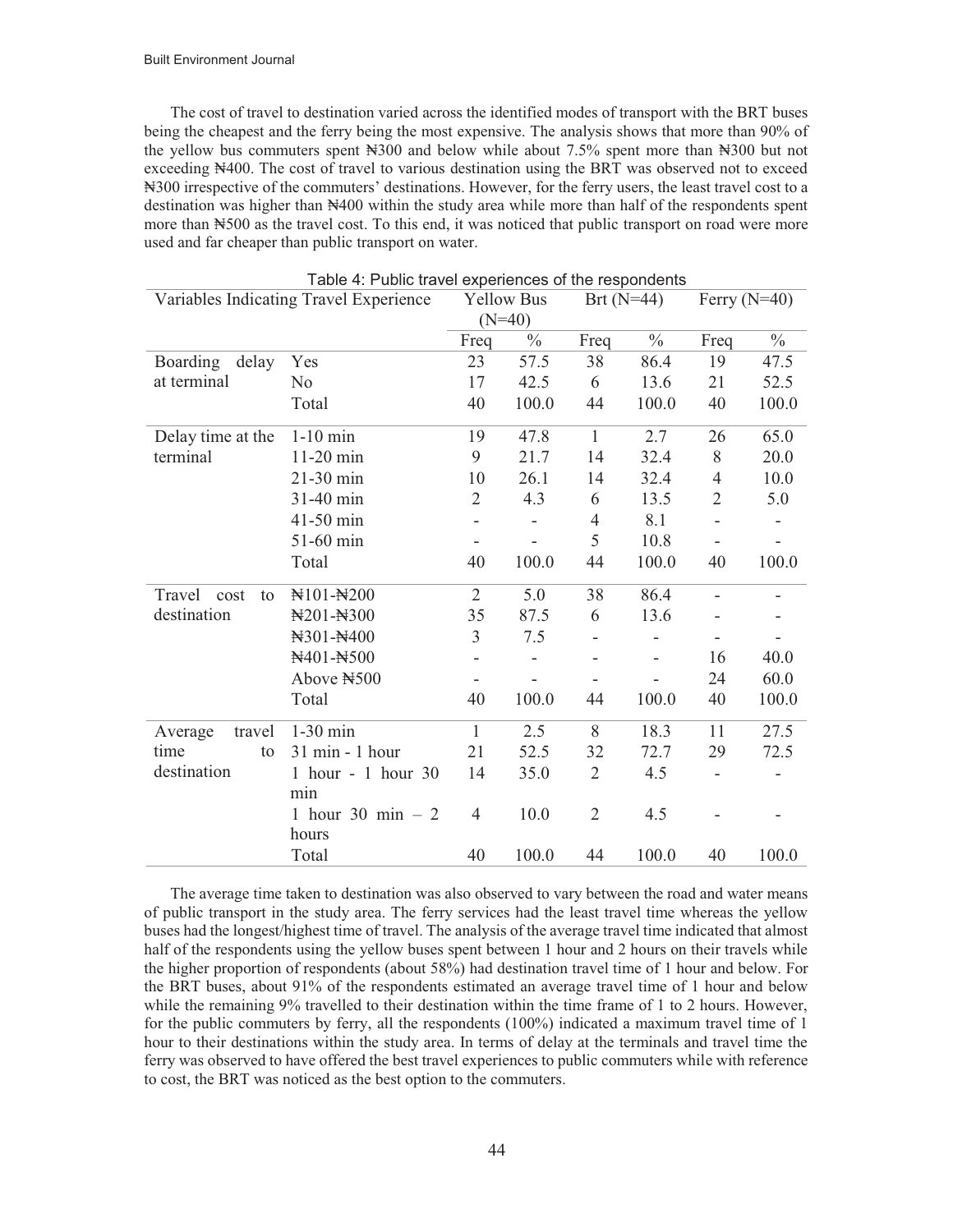A linear regression analysis was conducted to predict the effect of the experiences of public commuters on their preferred mode of public transport. The analysis examined their experiences from the terminals of boarding to the point of destination considering the travel time, travel cost, delay time and boarding delay at the terminals. The test was conducted using the stepwise method of linear regression, which made the analysis of be broken down as each predictor is examined with an eventual combination of all predictors. It was observed that the  $\mathbb{R}^2$  value on the analysis of the combined predictor is 0.558 with an adjusted  $\mathbb{R}^2$  value of 0.534. This means that the results obtained from the linear regression analysis explain about 55.8% of the total variance within the dataset.

| Table 5. MOGER Suffitually OF the imeal regression analysis |         |          |            |               |               |  |  |  |  |  |
|-------------------------------------------------------------|---------|----------|------------|---------------|---------------|--|--|--|--|--|
| Model                                                       |         | R Square | Adjusted R | Std. Error of | Durbin-Watson |  |  |  |  |  |
|                                                             |         |          | Square     | the Estimate  |               |  |  |  |  |  |
|                                                             | .552(a) | .304     | .292       | .589          |               |  |  |  |  |  |
|                                                             | .725(b) | .526     | .509       | .490          |               |  |  |  |  |  |
|                                                             | .747(c) | .558     | .534       | .478          | 1.044         |  |  |  |  |  |

| Table 5: Model summary of the linear regression analysis |
|----------------------------------------------------------|
|----------------------------------------------------------|

*a Predictors: (Constant), Average Travel Time to Destination* 

*b Predictors: (Constant), Average Travel Time to Destination, Cost of Travel to Destination* 

*c Predictors: (Constant), Average Travel Time to Destination, Cost of Travel to Destination, Delay Time at The Terminal* 

*d Dependent Variable: Preferred Travel Mode* 

Since the regression analysis was carried out in a stepwise manner, the information presented in the third row of the table of coefficients was examined as it combined the predictors of commuters' preferred mode. However, the boarding delay at the terminal was excluded from the stepwise linear regression analysis as it had a p-value that is greater than 0.1. The table of coefficients was used to compare the effects of the predictors on the commuters' choice of public transport. It was noticed the cost of travel to destination was the most effective factor influencing the choice of public commuters with a standardized beta coefficient of 0.547 and a level of significance that is less than 0.001. The average travel time to destination was the next effective experience of the commuters that influenced their preference with standardized beta coefficient of -0.460 (p<0.001) and the delay time at the terminal was another significant factor but the least among this three with a standardized beta coefficient of 0.195  $(p<0.05)$ .

| Table 6: Linear regression coefficients |                     |                |              |              |              |       |  |  |  |  |
|-----------------------------------------|---------------------|----------------|--------------|--------------|--------------|-------|--|--|--|--|
| Model                                   |                     | Unstandardized |              | Standardize  | $\mathbf{t}$ | Sig.  |  |  |  |  |
|                                         |                     |                | Coefficients | d            |              |       |  |  |  |  |
|                                         |                     |                |              | Coefficients |              |       |  |  |  |  |
|                                         |                     | B              | Std.         | Beta         | B            | Std.  |  |  |  |  |
|                                         |                     |                | Error        |              |              | Error |  |  |  |  |
| 1                                       | (Constant)          | 3.040          | .236         |              | 12.859       | .000  |  |  |  |  |
|                                         | Average Travel Time | $-.526$        | .104         | $-.552$      | $-5.079$     | .000  |  |  |  |  |
|                                         | to Destination      |                |              |              |              |       |  |  |  |  |
| 2                                       | (Constant)          | 2.183          | .257         |              | 8.509        | .000  |  |  |  |  |
|                                         | Average Travel Time | $-.475$        | .087         | $-.498$      | $-5.473$     | .000  |  |  |  |  |
|                                         | to Destination      |                |              |              |              |       |  |  |  |  |
|                                         | Cost of Travel to   | .242           | .047         | .474         | 5.204        | .000  |  |  |  |  |
|                                         | Destination         |                |              |              |              |       |  |  |  |  |
| 3                                       | (Constant)          | 1.745          | .330         |              | 5.287        | .000  |  |  |  |  |
|                                         |                     |                |              |              |              |       |  |  |  |  |
|                                         | Average Travel Time | $-.438$        | .086         | $-.460$      | $-5.070$     | .000  |  |  |  |  |
|                                         | to Destination      |                |              |              |              |       |  |  |  |  |
|                                         | Cost of Travel to   | .279           | .049         | .547         | 5.713        | .000  |  |  |  |  |
|                                         | Destination         |                |              |              |              |       |  |  |  |  |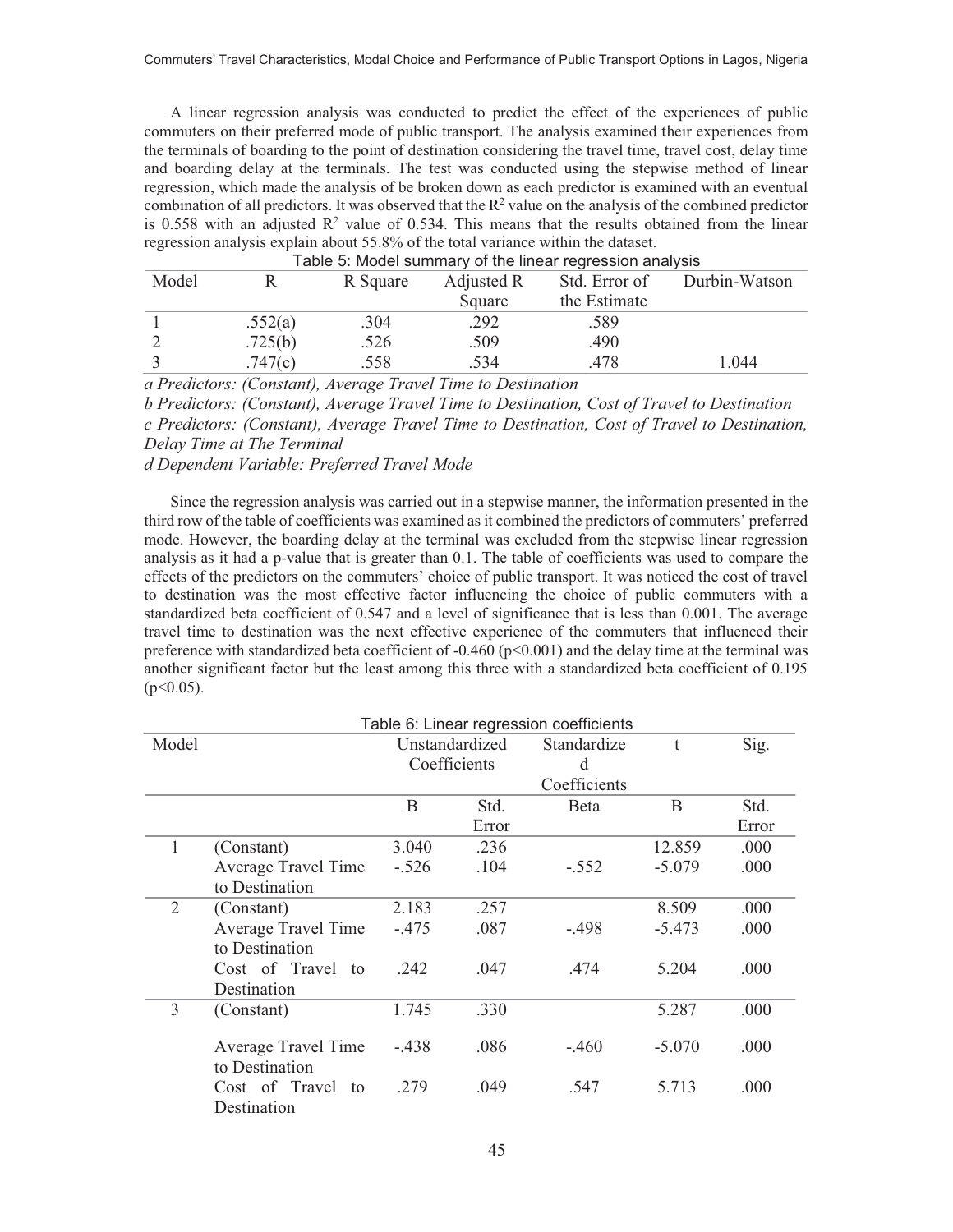| Delay Time at the .094 |  | .046 | 195 | 2.029 | 047 |
|------------------------|--|------|-----|-------|-----|
| Terminal               |  |      |     |       |     |

*a Dependent Variable: Preferred Travel Mode* 

It could be inferred that the experiences of public commuters from the terminals to their various destinations were the key factors that influence their choices of public transport in the area. This is because other factors of access to terminals had lesser levels of significance compared to the users' experiences when analysed against their modal choices. These factors determine the utility derived by the passengers on their public travel.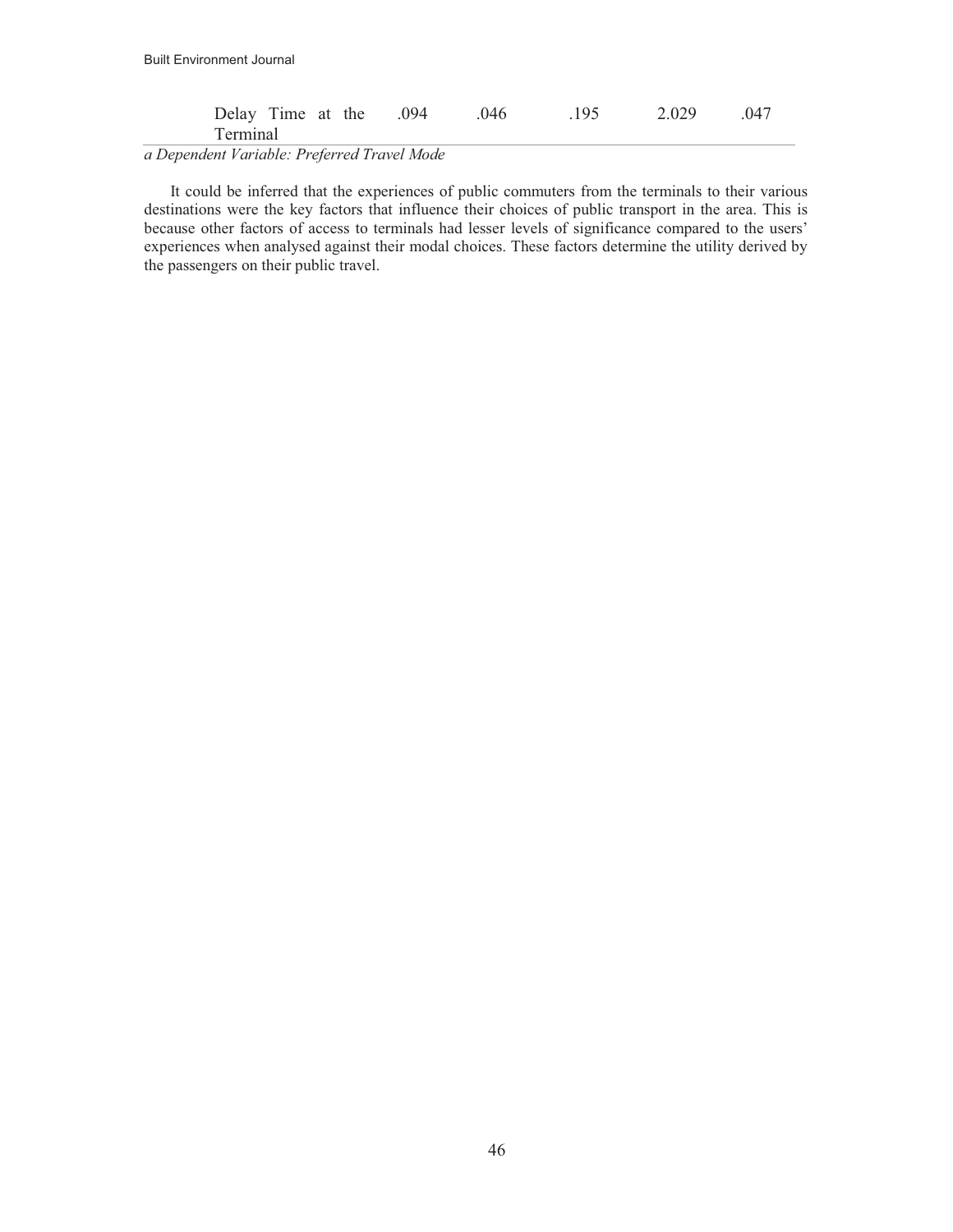# **Commuters' Evaluation of Public Transport**

| Table 7: Relative performance analysis of the selected modes of public transport |                           |                          |                |                |                |                          |            |    |            |            |            |
|----------------------------------------------------------------------------------|---------------------------|--------------------------|----------------|----------------|----------------|--------------------------|------------|----|------------|------------|------------|
|                                                                                  | <b>Assessed Variables</b> | 5                        | $\overline{4}$ | $\overline{3}$ | $\overline{2}$ | $\mathbf{1}$             | <b>PWV</b> | N  | <b>RPI</b> | <b>MPI</b> | <b>MPD</b> |
| Yellow                                                                           | Travel fare               | 5                        | 20             | 78             | 16             | $\blacksquare$           | 119        | 40 | 2.98       |            | 0.36       |
| bus                                                                              | Waiting time              | $\qquad \qquad -$        | 24             | 72             | 12             | $\overline{4}$           | 112        | 40 | 2.80       |            | 0.18       |
|                                                                                  | Travel time               | 5                        | 16             | 75             | 14             | $\overline{3}$           | 113        | 40 | 2.83       |            | 0.21       |
|                                                                                  | Travel safety             |                          | $\overline{4}$ | 54             | 40             | $\mathbf{1}$             | 99         | 40 | 2.48       |            | $-0.14$    |
|                                                                                  | Travel                    |                          | 8              | 45             | 40             | 3                        | 96         | 40 | 2.40       | 2.62       | $-0.22$    |
|                                                                                  | convenience               |                          |                |                |                |                          |            |    |            |            |            |
|                                                                                  | Travel efficiency         |                          | 8              | 72             | 24             | $\overline{2}$           | 106        | 40 | 2.65       |            | 0.03       |
|                                                                                  | User friendliness         |                          | 8              | 33             | 40             | $\tau$                   | 88         | 40 | 2.20       |            | $-0.42$    |
|                                                                                  | Total                     |                          |                |                |                |                          |            |    | 18.34      |            |            |
|                                                                                  |                           |                          |                |                |                |                          |            |    |            |            |            |
| <b>BRT</b>                                                                       | Travel fare               | 55                       | 80             | 33             | $\overline{4}$ | $\blacksquare$           | 172        | 44 | 3.91       |            | 0.19       |
|                                                                                  | Waiting time              | 5                        | 24             | 27             | 22             | 17                       | 95         | 44 | 2.16       |            | $-1.56$    |
|                                                                                  | Travel time               | 50                       | 92             | 27             | $\overline{4}$ | $\overline{a}$           | 173        | 44 | 3.93       |            | 0.22       |
|                                                                                  | Travel safety             | 45                       | 96             | 30             | $\overline{2}$ | $\overline{\phantom{0}}$ | 169        | 44 | 3.84       |            | 0.12       |
|                                                                                  | Travel                    | 95                       | 64             | 24             | $\overline{2}$ | $\overline{\phantom{0}}$ | 185        | 44 | 4.20       | 3.72       | 0.48       |
|                                                                                  | convenience               |                          |                |                |                |                          |            |    |            |            |            |
|                                                                                  | Travel efficiency         | 85                       | 64             | 24             | 6              |                          | 179        | 44 | 4.07       |            | 0.35       |
|                                                                                  | User friendliness         | 45                       | 92             | 33             | $\overline{2}$ |                          | 172        | 44 | 3.91       |            | 0.19       |
|                                                                                  | Total                     |                          |                |                |                |                          |            |    | 26.02      |            |            |
|                                                                                  |                           |                          |                |                |                |                          |            |    |            |            |            |
| Ferry                                                                            | Travel fare               | 20                       | $\overline{4}$ | 48             | 24             | $\overline{7}$           | 103        | 40 | 2.58       |            | $-0.43$    |
|                                                                                  | Waiting time              | 65                       | 40             | 36             | 10             | $\overline{\phantom{0}}$ | 151        | 40 | 3.78       |            | 0.77       |
|                                                                                  | Travel time               | 60                       | 64             | 27             | 6              | $\overline{\phantom{a}}$ | 157        | 40 | 3.93       |            | 0.92       |
|                                                                                  | Travel safety             | $\overline{\phantom{a}}$ | $\overline{4}$ | 27             | 38             | 11                       | 80         | 40 | 2.00       |            | $-1.01$    |
|                                                                                  | Travel                    | 10                       | 8              | 30             | 24             | 14                       | 86         | 40 | 2.15       |            | $-0.86$    |
|                                                                                  | convenience               |                          |                |                |                |                          |            |    |            | 3.01       |            |
|                                                                                  | Travel                    | 15                       | 56             | 57             | 8              |                          | 136        | 40 | 3.40       |            | 0.39       |
|                                                                                  | efficiency                |                          |                |                |                |                          |            |    |            |            |            |
|                                                                                  | User friendliness         | 5                        | 64             | 42             | 16             | $\mathbf{1}$             | 128        | 40 | 3.20       |            | 0.19       |
|                                                                                  | Total                     |                          |                |                |                |                          |            |    | 21.04      |            |            |
|                                                                                  |                           |                          |                |                |                |                          |            |    |            |            |            |

Performance Weight Value (PWV) =  $1n_1 + 2n_2 + 3n_3 + 4n_4 + 5n_5$ 

$$
PWV = \sum_{i=1}^{5} XiYi
$$

Relative Performance Index (RPI) =  $\frac{P}{P}$  Performance Weight Value (PWV) Total number of responses (N)

Mean Performance Index  $(MPI) = \frac{\sum RPI}{N!}$ 

Mean Performance Deviation (MPD)<sup>Nv</sup> = MPI – RPI

Where  $N = Total number of responses$ 

 $n =$ Ratings of respondents

Nv = Count of identified assessed variables

 Ratings of the impact of the public transport system on sustainable livelihood indicators  $1 = Poor$ ,  $2 = Fair$ ,  $3 = Good$ ,  $4 = Very good$ ,  $5 = Excellent$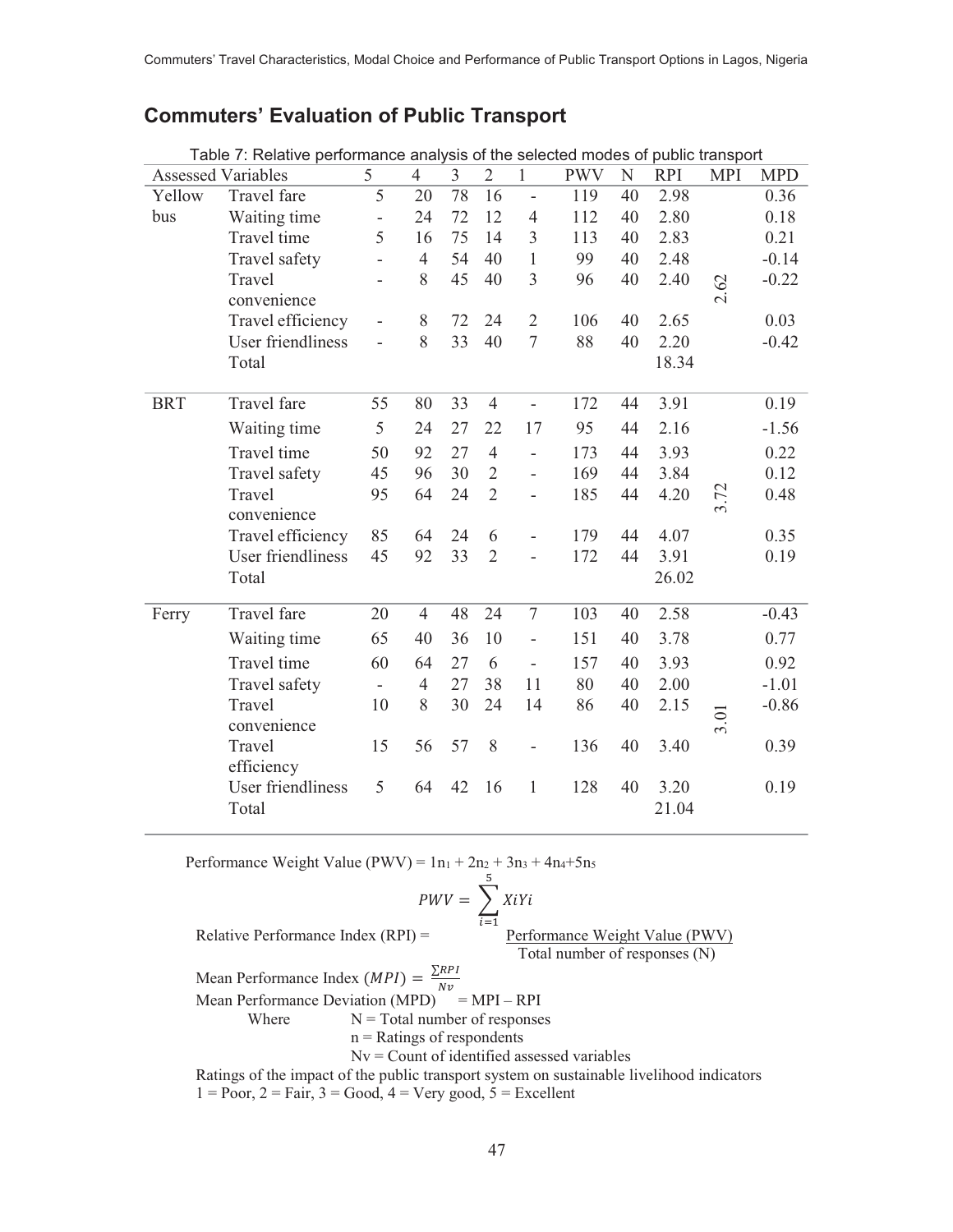The Relative Performance Analysis (RPA) conducted above was carried out to identify the assessed variables of public transport that had significantly performed across the three selected modes, based on the users' ratings. The analysis made use of the Mean Performance Index (MPI) as the threshold when compared with the Relative Performance Index (RPI) of each assessed variable. The assessed variables in the analysis were travel fare, time, safety, convenience, travel efficiency, waiting time and user friendliness. These variables were assessed and compared by the three identified public transport modes.

An evaluation of the performance of the yellow buses by public commuters resulted in a mean performance index of 2.62, which was compared with the various indices of the variables. It was noted that of these variables, there were significant performance ratings on the waiting time, the fare, time and efficiency of this travel mode. It was also observed that the relative performance indexes of the variables clustered around the mean performance index with mean deviations ranging from  $-0.42$  to  $+0.36$ . This means that there were no wide variations between the performance rating of the respondents using the yellow buses. The performance of the BRT mode of public transport as rated by the respondents was observed to be better than that of the yellow buses. From the performance analysis, the mean performance index was 3.72 and when this was compared to the relative performance indexes, all the assessed variables had significant performance ratings except for the waiting time at the terminals. A wide variation was noticed between the mean performance index and the performance index of the waiting time with a mean performance deviation of -1.56. However, the respondents' performance ratings on all the other variables did not have wide variations.

The assessed variables under the ferry mode of public transport with significant performance rating include the waiting time, travel time, travel efficiency and user friendliness. Considering the mean performance index of the ferry mode of transport, it was observed that this mode received more performance ratings than the yellow buses but not up to the ratings of the BRT. This means that based on the users' ratings, the BRT had the best performance considering the user friendliness, waiting time, the travel fare, time, safety, convenience and efficiency with a mean performance index of 3.72. This was followed ferry mode of public transport with mean performance index of 3.01 and the yellow buses were least rated in performance with an index of 2.62.

#### **CONCLUSION**

This study has compared the choices and behaviors of commuters/commuters using three selected modes of public transport on the Ikorodu-Lagos Island axis of Lagos state. Having examined the access to, travel experiences with, and performance of the yellow buses, BRT and ferry modes of public transport in the study area, the study discovered there were significant variances in the issues influencing choices and behaviors of public commuters. While the yellow buses were the most accessible mode of public transport within the study area followed by the BRT and ferry in sequence of accessibility, the ferry offered the best travel experiences in reference to delay at the terminals and travel time to various destinations with the BRT and yellow buses following in ranks. However, with reference to travel cost, and performance of public transport using the identified utility functions/variables of assessment, the BRT had the highest performance rating on these variables and offered the best option in terms of travel cost. The ferry and the yellow buses followed in sequence of performance ratings behind the BRT.

Since each of these modes of public transport has its strengths and weaknesses, there is the need to improve of service delivery and quality of travel experiences for these selected modes of public travel in the study area. These improvements will help to increase patronage by residents, enhance standard of living of the people and developed the public transport systems within the study area. This study therefore recommends that the BRT should try to improve their service delivery by providing more buses to mitigate boarding delay and reduce the delay times at the terminals. Longer waiting times due to late arrival of buses and excessive in-vehicle times has been identified by Sam et al., (2014) as a factor that reduces reliability. Improving on this service aspect will help to ensure that public commuters have confidence and trust in the services of the BRT thereby promising bus reliability to the users.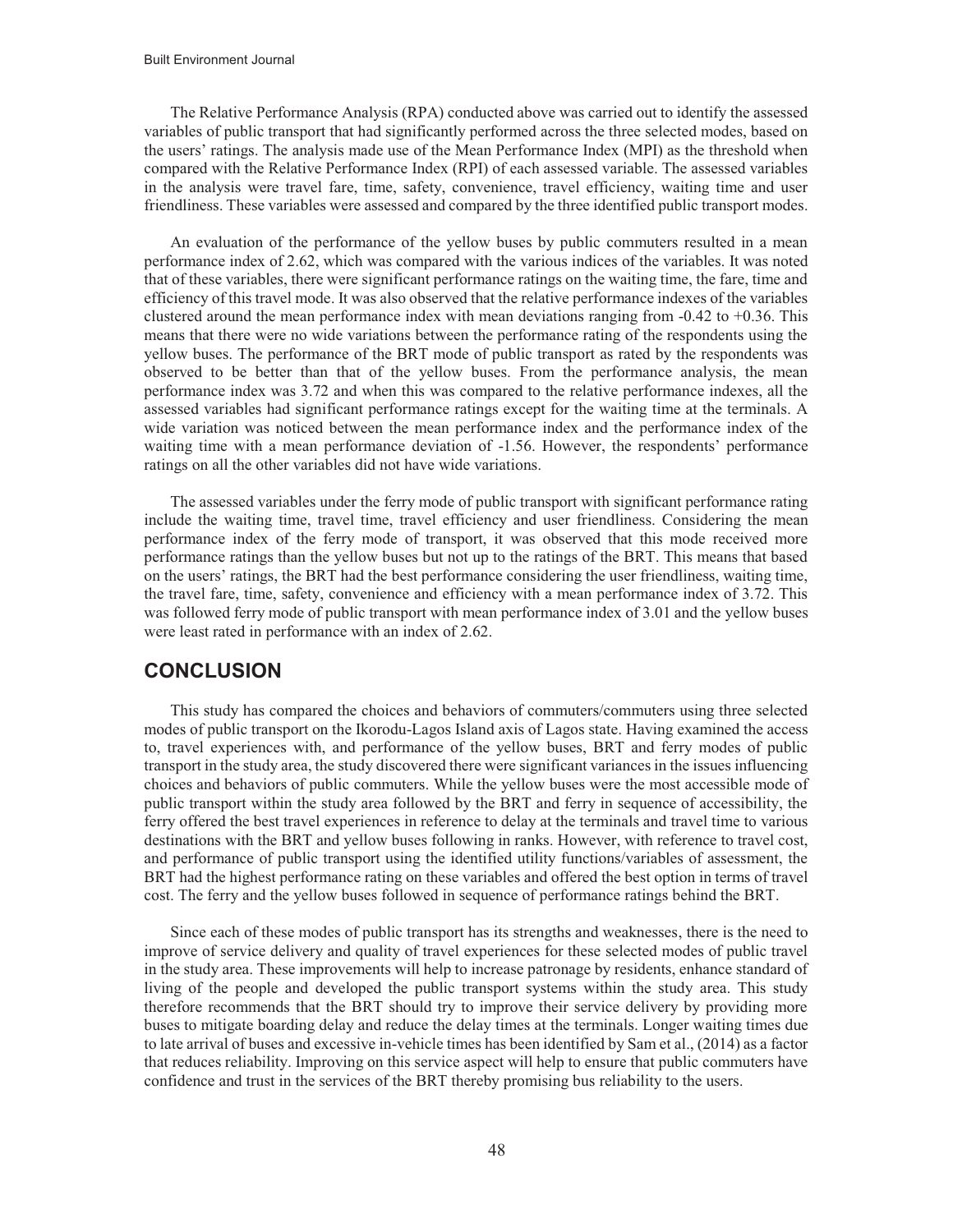Similarly, this study recommends the provision of more safety measures (in terms of policy and equipment) in the services of the ferry such that commuters will have better travel experience of safety, comfort and convenience on the ferries. Also, more jetty points could be provided at Ikorodu and Lagos Island to increase accessibility to water transport by ferry, such that the time and cost of travel to jetty points and ferry terminals would be reduced. The residents and the public can also be sensitized on the safety, importance and need to embrace water transportation in the study area to relieve the pressure on road infrastructure.

Finally, the improvement of the BRT and ferry services is paramount now considering the population growth in Lagos state, particularly within the study area. This will help to increase commuters' preference on these modes of public transport that will support the existing traditionally yellow buses and keep the forces of demand and supply of public transport balanced and effective. This is expected to bring about a sustainable and efficient public transport system within the study area in the long term.

Future studies should explore passenger on-board time use and their satisfaction with waiting time comfort at bus and ferry terminals. Travel time is generally considered a cost. Making travel time productive has the potential to enhance travel satisfaction (Ettema, Friman, Gärling, Olsson, & Fujii, 2012; Lyons, Jain, & Holley, 2007). Studying on-board time use patterns can help planners understand the needs of BRT and ferry passengers (Lyons, Jain, Susilo, & Atkins, 2013). Further, waiting time is an essential component of any BRT and ferry journey. This makes waiting-related studies even more pertinent.

## **ACKNOWLEDGEMENTS**

We would like to thank Iyetoni Diyaolu for her contribution in data gathering and Ojo Benjamin for editorial work.

#### **REFERENCES**

- Adebambo, S., & Adebayo, I. T. (2009). Impact of bus rapid transit system (BRT) on passengers' satisfaction in Lagos metropolis, Nigeria. *International Journal of Creativity and Technical Development*, *1*(3), 106-119.
- Afolabi, O. J. (2016). Commuters perception and preferences on the bus rapid transit in Lagos state, *Jorind* 14(2), 34-41.
- Agunloye, Alade and Fadare (2010). Perception of intra-urban train passengers on services in Lagos metropolis. *Journal of Environmental Sciences*, 14(1), pp 105-113.
- Alade and Olaseni (2018). Passenger satisfaction of bus rapid transit and bus franchise scheme in Lagos, Ife Planning Journal, Department of Urban and Regional Planning, Obafemi Awolowo University, Ile-Ife.
- Albalate, D. and Bel, G. (2010). What shapes local public transportation in Europe? Economics, mobility, institutions and geography. *Transport Research Part E, No. 46,*, 775-790.
- Amiegbebhor, D. E., Akarakiri, J., & Dickson, O. (2016). Evaluation of Technical Innovations in Bus Rapid Transit System in Lagos State, Nigeria. *Advances in Research*, *6*(2), 1-12.
- Ankomah, P., Crompton, J.L. and Baker, D. (1996). Influence of cognitive distance in vacation choice. *Annals of Tourism Research, 23(1)*, 138-150.
- Basorun, J. O., & Rotowa, O. O. (2012). Regional assessment of public transport operations in Nigerian cities: The case of Lagos island. *International Journal of Developing Societies*, *1*(2), 82-87.
- Bresson, G., Dargay, J., Madre J.L., and Pirotte, A. (2004). Economic and structural determinants of the demand for public transport: An analysis on a panel of French urban areas using shrinkage estimators. *Transportation Research Part A, No. 38*, 269-285.
- Buchanan, N., Barnett, R., Kingham, S., and Johnson, D. (2006). The effect of urban growth on commuting patterns in Christchurch, New Zealand. *Journal of Transport Geography, Vol. 14*, 342-354.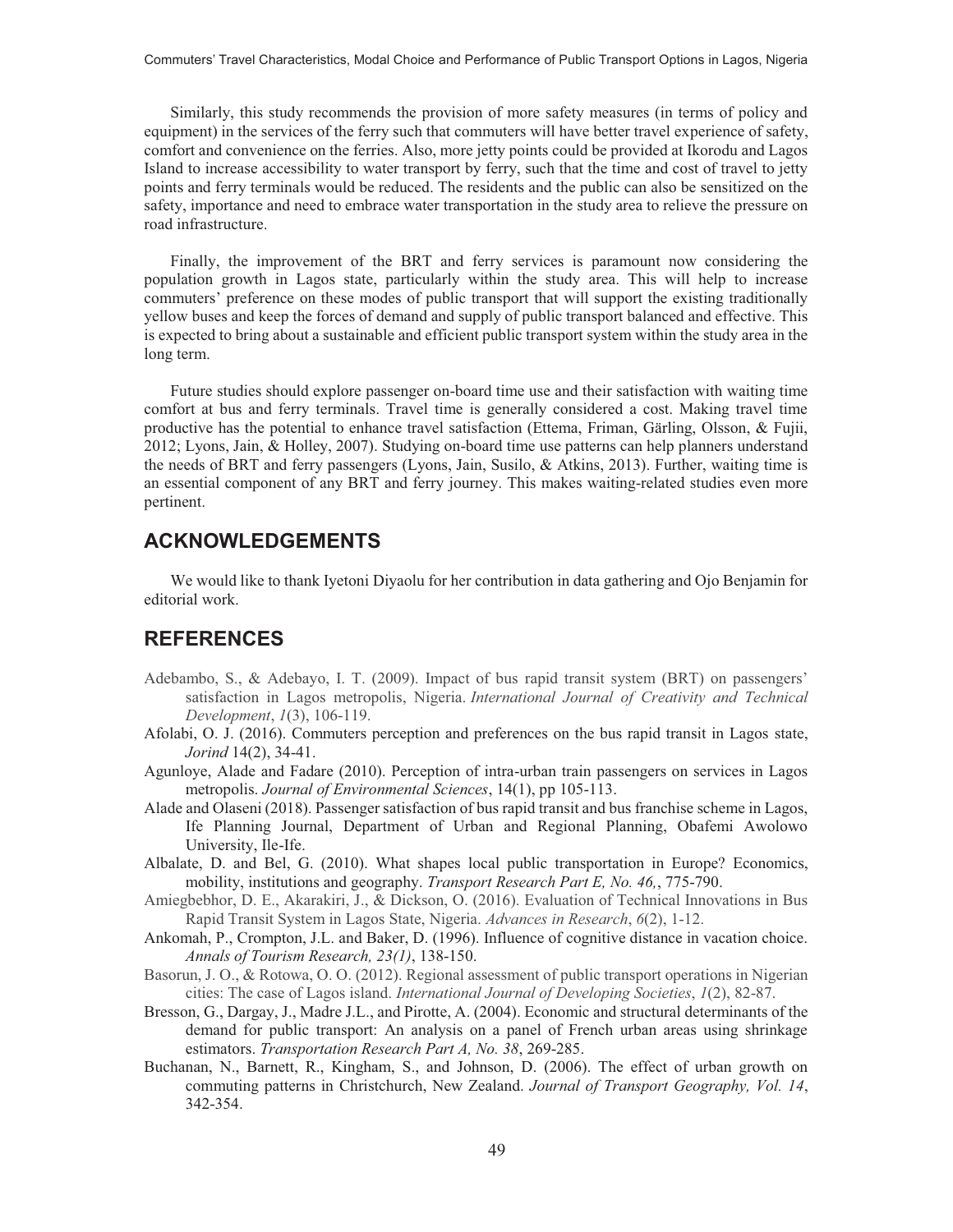- Cao, C., and Chen, J. (2011). An empirical analysis of the relationship among the service quality, customer satisfaction and loyalty of high-speed railway based on structural equation model. *Canadian Social Science, 7,* 67–73.
- Cao, J., and Cao, X. (2017). Comparing importance-performance analysis and three-factor theory in assessing rider satisfaction with transit. J*ournal of Transport and Land Use, 10*, 65–82.
- Chou, J.-S., and Kim, C. (2009). A structural equation analysis of the QSL relationship with passenger riding experience on high speed rail: An empirical study of Taiwan and Korea. *Expert Systems with Applications, 36 (*6), 945–6,955.
- Chou, J.-S., and Yeh, C.P. (2013). Influential constructs, mediating effects, and moderating effects on operations performance of high-speed rail from passenger perspective. *Transport Policy, 30*, 207– 219.
- Crotte, A. (2008). *Estimation of transport related demand elasticities in Mexico city: An application to road user charging.* United Kingdom: MSc Thesis, Centre for Transport Studies, Department of Civil and Environmental Engineering, Imperial College.
- de Oña, J., and de Oña, R. (2015). Quality of service in public transport based on customer satisfaction surveys: A review and assessment of methodological approaches. *Transportation Science, 49*, 605–622.
- Ettema, D., Friman, M., Gärling, T., Olsson, L. E., and Fujii, S. (2012). How in-vehicle activities affect work commuters' satisfaction with public transport. *Journal of Transport Geography, 24*, 215– 222.
- FitzRoy, F. and Smith, I. (1998). Public transport demand in Freiburg: Why did patronage double in decade? *Transport Policy, Vol. 5*, 163-173.
- Golob, T.F., Canty, E.T. and Gustafson, R.L. (1972). An analysis of consumer preferences for a public transportation system. *Transportation Research, Vol. 6,*, 1-7.
- Horn, M. (2003). An extended model and procedural framework for planning multi-modal passenger journeys. *Transportation Research Part B, No. 37*, 641-660.
- Irfan, S. M., Kee, D. M. H., and Shahbaz, S. (2012). Service quality and rail transport in Pakistan: A passenger perspective. *World Applied Sciences Journal, 18*, 361–369.
- Koppelman, F.S. and Lyon, P.K. (1981). Attitudinal analysis of work school travel. *Transportation Science, Vol. 15*, 233-254.
- Lagos Bureau of Statistics. (2016). *Digest of Statistics 2016.* Alausa, Ikeja, Lagos: Ministry of Economic Planning and Budget.
- Lee, J. H., Jin, B. S., and Ji, Y. (2009). Development of a structural equation model for ride comfort of the Korean high-speed railway. I*nternational Journal of Industrial Ergonomics, 39*, 7–14
- Lyons, G., Jain, J., and Holley, D. (2007). The use of travel time by rail passengers in Great Britain. *Transportation Research Part A: Policy and Practice,* 41, 107–120.
- Lyons, G., Jain, J., Susilo, Y., and Atkins, S. (2013). Comparing rail passengers' travel time use in Great Britain between 2004 and 2010. *Mobilities*, 8, 560–579.
- Mintesnot, G. and Shin-ei, T. (2007). *The Effect of Commuters' Level of Satisfaction on Transport Mode Choice: An Input for Policy Analysis,.* California: World Conference on Transport Research.
- National Population Commission. (2009). *Population by Sex and Local Government Area. Social Statistics in Nigeria, Lagos State Population Figure 2009.* Lagos, Nigeria: National Bureau of Statistics.
- Neumann, E.S., Romansky, M.L. and Plummer, R.W. (1978). Passenger car comfort and travel decisions: A physiological study. *Journal of Transport Economicsand Policy, Vol. 12*, 231-243.
- Odunola, C.O., Omole, F.K., Okoko E.E., Soyinka, O.A., and, Bako, A.I. (2014). Ferry Transport Service in Lagos Metropolis: A Panacea for Movement in the Mega City. In J. A. Joseph A. Fadamiro, *Urban Environmental Sustainability: Liveable Cities* (pp. 193-212). Akure, Nigeria: Urban Design Research Team, Department of Architecture, School of Environmental Techonology, Federal University of Technology Akure.
- Olufemi, O. A. (2008). Public transport innovation: the impact of BRT on passenger's movement in Lagos metropolitan area of Nigeria. *Pakistan Journal of Social Sciences*, *5*(8), 845-852.
- Polat, C. (2012). The demand determinants for urban public transport service: a review of the literature. *Journal of Applied Sciences, Vol. 12, No. 12*, 1211-1231.